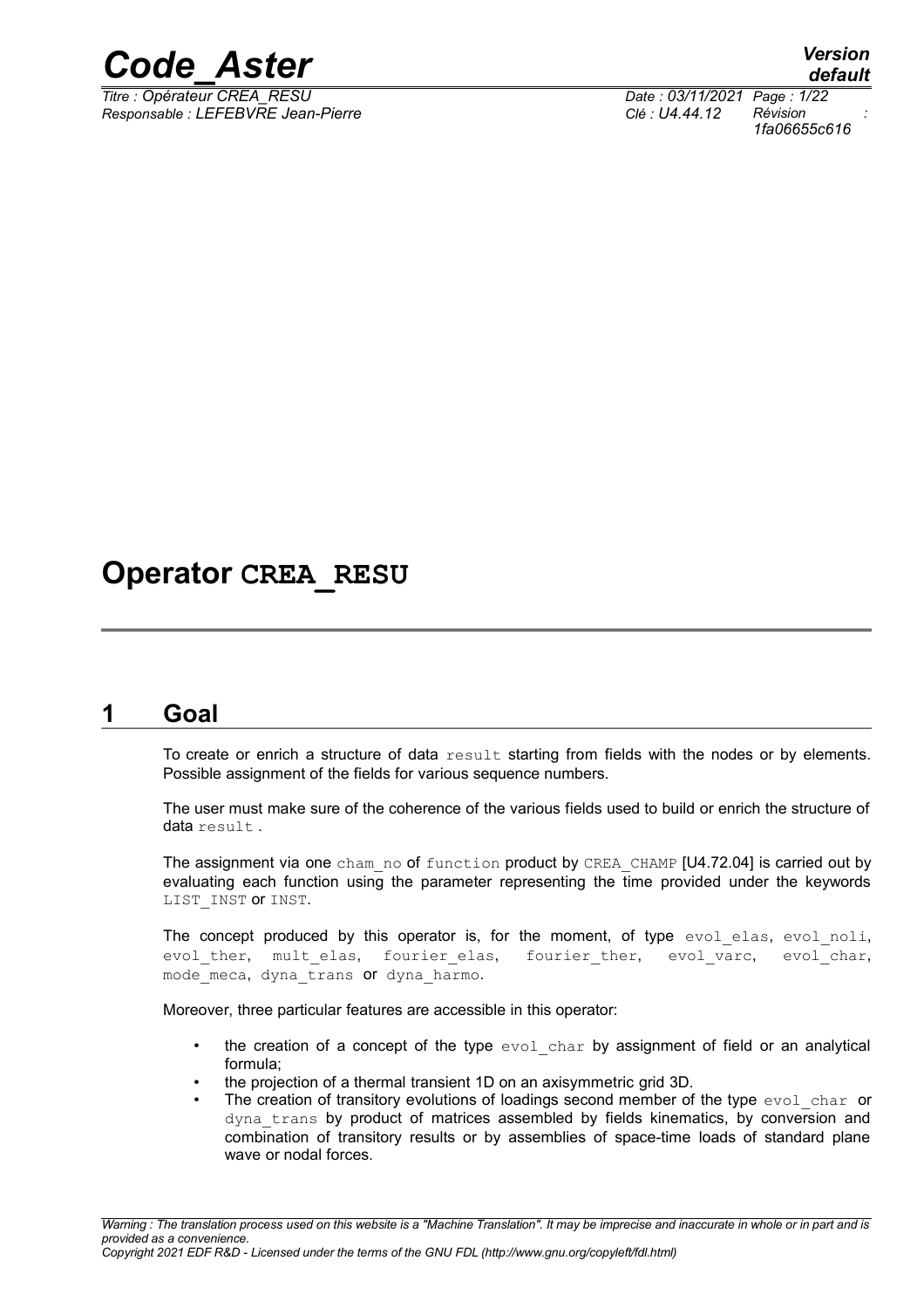*Titre : Opérateur CREA\_RESU Date : 03/11/2021 Page : 2/22 Responsable : LEFEBVRE Jean-Pierre Clé : U4.44.12 Révision :*

*1fa06655c616*

### **2 Syntax**

```
resu [result]= CREA_RESU (
           \Diamond reuse = resu,
              OPERATION = / YAFFE',/ 'ECLA_PG', # not to use directly.
                               / 'PERM_CHAM',
                               / 'PROL_RTZ',
                               / 'PREP_VRC1',
                               / 'PREP_VRC2',
                               / 'ADZE<sup>\overline{'}</sup>,
```
**# Construction of Dsultat by successive assignments or evaluations**

**# of cham\_no: (OPERATION: 'AFFE')**

the creation of a concept result simulating the reorganization of the fuel assemblies;

```
\begin{array}{cccc} \text{TVPE} & \text{RESU} & = & \text{``MULT ELAS'}\, , \end{array}\bullet NOM CHAM = nomcham, [K16]\blacklozenge AFFE = \Gamma (
           \bullet CHAM GD = chno, [cham_no]
           \Diamond NOM CAS = nome, [KN]
           \Diamond MODEL = Mo, [model]
           ◊ CHAM_MATER = chmat, [cham_mater]
           ◊ CARA_ELEM = carac, [cara_elem]
                                 = tank /[char meca]
                                                       /[char_cine_meca] 
               ),
\blacklozenge TYPE RESU = / 'EVOL ELAS',
\begin{array}{ll}\n\bullet & \text{NOM\_CHAM} \\
\bullet & \text{FWCT}^{\text{}}\n\end{array} = nomcham, [K16]
   EXCIT = F (♦ LOAD = tank, [char_meca]
               ◊ FONC_MULT = fonc, [function]
               \sqrt{y} TYPE CHARGE = / typc [l Kn]
                                       / 'FIXES'
                       ),
           \triangle AFFE = F (
           \bullet CHAM GD = chno, [cham no]
           \Diamond MODEL = Mo, [model]
           \Diamond CHAM MATER = chmat, [cham_mater]
           \begin{array}{cccc}\n\lozenge & \text{CARA} \text{=} \text{ELEM} & = & \text{carac,} \\
\lozenge & / & \text{INST} & = & \text{limits,} \\
\end{array}
\begin{array}{cccc}\n\text{[cara} \text{=} \text{lem} \\
\text{[1 R8]} \\
\end{array}♦ / INST = linst, [l_R8]
               / LIST INST = litps, [i]listr8]
           \begin{array}{lllll} \Diamond & \text{NUME\_INIT} & = & \text{numi}, & \text{[I]} \\ \Diamond & \text{NUME-FIN} & = & \text{numf}, & \text{[I]} \end{array}↑ NUME_FIN<br>↑ PRECISION
                                   = /prec, [R]/ 0.0, [DEFECT]
           ◊ CRITERION = / 'RELATIVE',[DEFECT]
                                       / 'ABSOLUTE',
               ),
```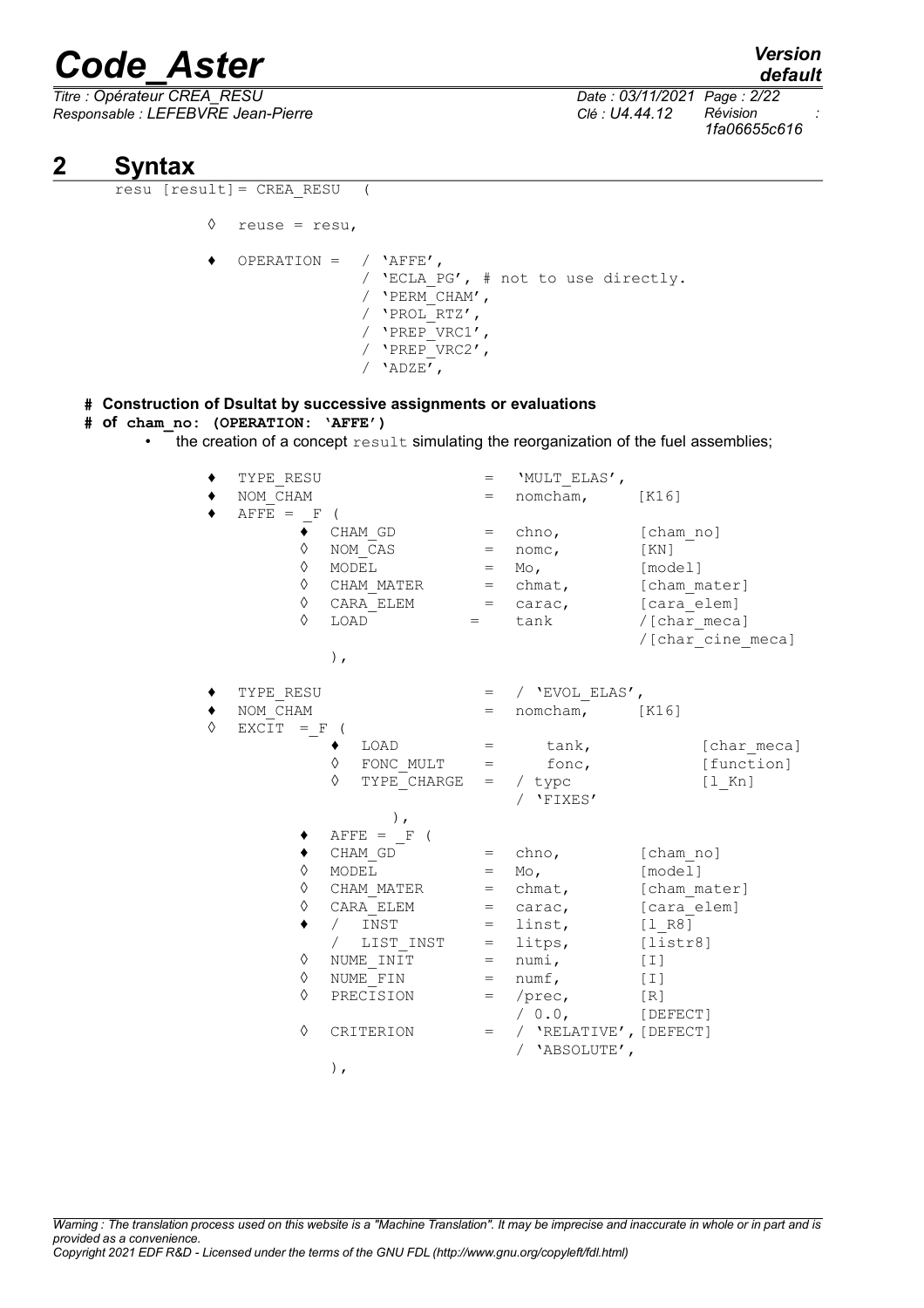| <b>Code Aster</b>                                                 |                 |                                                                                   |                                                                                                                                                                  |                                               |                                                                                                                                                       |                                                                                                                              | <b>Version</b><br>default                               |
|-------------------------------------------------------------------|-----------------|-----------------------------------------------------------------------------------|------------------------------------------------------------------------------------------------------------------------------------------------------------------|-----------------------------------------------|-------------------------------------------------------------------------------------------------------------------------------------------------------|------------------------------------------------------------------------------------------------------------------------------|---------------------------------------------------------|
| Titre : Opérateur CREA_RESU<br>Responsable : LEFEBVRE Jean-Pierre |                 |                                                                                   |                                                                                                                                                                  |                                               | Clé : U4.44.12                                                                                                                                        |                                                                                                                              | Date: 03/11/2021 Page: 3/22<br>Révision<br>1fa06655c616 |
|                                                                   | $\Diamond$<br>♦ | TYPE RESU<br>NOM CHAM<br>BEHAVIOR<br>$EXCIT = F ($                                |                                                                                                                                                                  | $=$                                           | / 'EVOL NOLI',<br>$=$ nomcham, $[K16]$<br>$=$ F (to see the document [U4.51.11]),                                                                     |                                                                                                                              |                                                         |
|                                                                   |                 | ٠<br>♦                                                                            | LOAD<br>TYPE CHARGE                                                                                                                                              | $=$<br>$=$                                    | tank,<br>/ 'FIXE CSTE'<br>/ 'FIXE PILO'<br>/ 'FIXE PILO'<br>/ 'SUIV'<br>/ $'$ DIDI'                                                                   |                                                                                                                              | [char meca]                                             |
|                                                                   |                 |                                                                                   | FONC MULT<br>DEPL<br>QUICKLY                                                                                                                                     | $=$ $\qquad$<br>$=$                           | fonc,<br>depl,<br>$=$ quickly,                                                                                                                        |                                                                                                                              | [function]<br>[function]                                |
| [function]                                                        |                 |                                                                                   | ACCE<br>♦<br>MULT APPUI                                                                                                                                          |                                               | $=$ $\alpha$ cce,<br>$=$ / $'YES'$ ,<br>/ $'$ NOT'                                                                                                    |                                                                                                                              | [function]<br>[DEFECT]                                  |
|                                                                   |                 |                                                                                   | ♦<br>DIRECTION<br>♦<br>$GROUP NO =$<br>$\,$ ,                                                                                                                    |                                               | $=$ (d1, d2, d3),<br>lgrno,                                                                                                                           |                                                                                                                              | $[1 R]$<br>[1 gr noeud]                                 |
|                                                                   |                 | ♦<br>♦<br>♦<br>٠<br>♦<br>$\Diamond$<br>$\Diamond$<br>♦                            | $A$ FFE = F (<br>CHAM GD<br>MODEL<br>CHAM MATER<br>CARA ELEM<br>$\sqrt{2}$<br>INST<br>LIST_INST<br>$\sqrt{2}$<br>NUME INIT<br>NUME FIN<br>PRECISION<br>CRITERION | $=$<br>$=$<br>$=$<br>$=$<br>$=$<br>$=$        | chno,<br>$\mathbb{M} \circ$ ,<br>$=$ chmat,<br>$=$ carac,<br>linst,<br>$=$ litps,<br>numi,<br>numf,<br>$=$ /prec,<br>/ 0.0,<br>/ 'RELATIVE', [DEFECT] | [cham no]<br>[model]<br>[cham mater]<br>[cara elem]<br>[1 R8]<br>[listr8]<br>$\lfloor 1 \rfloor$<br>$[1]$<br>[R]<br>[DEFECT] |                                                         |
|                                                                   |                 |                                                                                   | ),                                                                                                                                                               |                                               | / 'ABSOLUTE',                                                                                                                                         |                                                                                                                              |                                                         |
|                                                                   |                 | TYPE RESU<br>NOM CHAM<br>$A$ FFE = F (<br>$\Diamond$<br>$\Diamond$<br>♦<br>♦<br>♦ | CHAM GD<br>MODEL<br>CHAM MATER<br>CARA ELEM<br>NUME MODE<br>TYPE MODE                                                                                            | $=$<br>$=$<br>$=$<br>$=$<br>$=$<br>$=$<br>$=$ | 'FOURIER ELAS',<br>nomcham,<br>chno,<br>$Mo$ ,<br>chmat,<br>$=$ carac,<br>num,<br>/ $'SYME'$ ,<br>/ $'ANTI',$                                         | [K16]<br>[cham no]<br>[model]<br>[cham mater]<br>[cara elem]<br>$[\;1\;]$<br>[DEFECT]                                        |                                                         |
|                                                                   |                 | ♦                                                                                 | LOAD                                                                                                                                                             | $=$                                           | / $'ALL'$ ,<br>tank                                                                                                                                   | /[char meca]                                                                                                                 | /[char cine meca]                                       |
|                                                                   |                 | TYPE RESU<br>NOM CHAM<br>$A$ FFE = F (                                            | $\,$ ,                                                                                                                                                           | $=$<br>$=$                                    | 'FOURIER THER',<br>nomcham,                                                                                                                           | [K16]                                                                                                                        |                                                         |
|                                                                   |                 | ♦<br>$\Diamond$<br>$\Diamond$<br>♦<br>♦                                           | CHAM GD<br>MODEL<br>CHAM MATER<br>CARA ELEM<br>NUME MODE<br>TYPE MODE                                                                                            | $=$<br>$=$<br>$=$<br>$=$<br>$=$               | chno,<br>$Mo$ ,<br>chmat,<br>$=$ carac,<br>num,<br>/ $'SYME'$ ,                                                                                       | [cham no]<br>[model]<br>[cham mater]<br>[cara elem]<br>[1]<br>[DEFECT]                                                       |                                                         |

*Warning : The translation process used on this website is a "Machine Translation". It may be imprecise and inaccurate in whole or in part and is provided as a convenience.*

/ 'ANTI',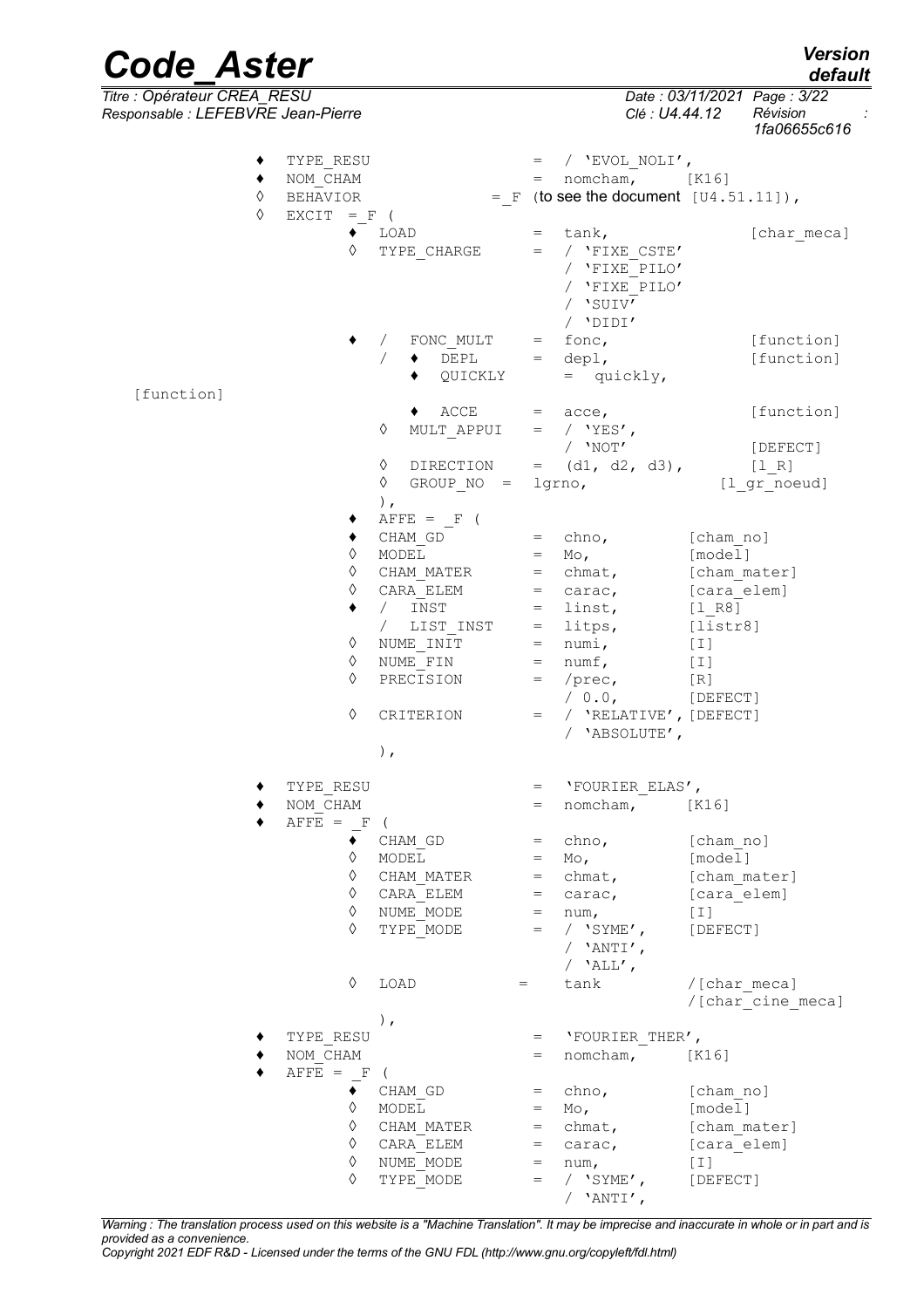| <b>Code Aster</b>                                                          |                                                                                                                                                                           |                                                               |                                                                                                                                                                 |                                                                                                                  | <b>Version</b><br>default |
|----------------------------------------------------------------------------|---------------------------------------------------------------------------------------------------------------------------------------------------------------------------|---------------------------------------------------------------|-----------------------------------------------------------------------------------------------------------------------------------------------------------------|------------------------------------------------------------------------------------------------------------------|---------------------------|
| Titre : Opérateur CREA RESU<br>Responsable : LEFEBVRE Jean-Pierre          |                                                                                                                                                                           |                                                               | Clé : U4.44.12                                                                                                                                                  | Date: 03/11/2021 Page: 4/22<br>Révision                                                                          | 1fa06655c616              |
|                                                                            |                                                                                                                                                                           |                                                               | / $'ALL'$ ,                                                                                                                                                     |                                                                                                                  |                           |
|                                                                            | $)$ ,                                                                                                                                                                     |                                                               |                                                                                                                                                                 |                                                                                                                  |                           |
| TYPE RESU<br>NOM CHAM<br>$EXCIT = F ($<br>♦                                |                                                                                                                                                                           | $=$<br>$=$                                                    | 'EVOL THER',<br>nomcham,                                                                                                                                        | [K16]                                                                                                            |                           |
| ٠<br>♦                                                                     | LOAD<br>FONC MULT<br>$\,$ ,                                                                                                                                               | $=$<br>$=$                                                    | tank,<br>fonc,                                                                                                                                                  |                                                                                                                  | [char ther]<br>[function] |
| ٠<br>٠<br>♦<br>♦<br>♦<br>٠<br>♦<br>$\Diamond$<br>♦<br>$\Diamond$           | $A$ FFE = F (<br>CHAM GD<br>MODEL<br>CHAM MATER<br>CARA ELEM<br>$\sqrt{2}$<br>INST<br>LIST INST<br>$\sqrt{2}$<br>NUME INIT<br>NUME FIN<br>PRECISION<br>CRITERION<br>$)$ , | $=$<br>$=$<br>$=$<br>$=$<br>$=$<br>$\equiv$ $-$<br>$=$<br>$=$ | chno,<br>$\mathbb{M} \circ$ ,<br>chmat,<br>carac,<br>$=$ linst,<br>$=$ litps,<br>numi,<br>numf,<br>/ prec,<br>/ 0.0,<br>/ 'RELATIVE', [DEFECT]<br>/ 'ABSOLUTE', | [cham no]<br>[model]<br>[cham mater]<br>[cara elem]<br>[1 R8]<br>[liststr8]<br>$[1]$<br>$[1]$<br>[R]<br>[DEFECT] |                           |
| TYPE RESU                                                                  |                                                                                                                                                                           | $=$                                                           | 'EVOL VARC',                                                                                                                                                    |                                                                                                                  |                           |
| NOM CHAM<br>$A$ FFE =<br>F (                                               |                                                                                                                                                                           | $=$                                                           | nomcham,                                                                                                                                                        | [K16]                                                                                                            |                           |
| ♦<br>♦<br>♦<br>٠<br>♦<br>$\Diamond$<br>$\Diamond$                          | CHAM GD<br>MODEL<br>CHAM MATER<br>CARA ELEM<br>$\sqrt{2}$<br>INST<br>$\sqrt{2}$<br>LIST INST<br>NUME INIT<br>NUME FIN<br>PRECISION                                        | $=$<br>$=$<br>$=$<br>$=$<br>$=$<br>$=$                        | chno,<br>$\mathbb{M} \circ$ ,<br>chmat,<br>$=$ carac,<br>$=$ linst,<br>litps,<br>numi,<br>numf,<br>$=$ / prec,                                                  | [cham no]<br>[model]<br>[cham mater]<br>[cara elem]<br>[1 R8]<br>[liststr8]<br>$[1]$<br>$[1]$<br>[R]             |                           |
| ♦                                                                          | CRITERION                                                                                                                                                                 |                                                               | / 0.0, [DEFECT]<br>$=$ / 'RELATIVE', [DEFECT]<br>/ 'ABSOLUTE',                                                                                                  |                                                                                                                  |                           |
|                                                                            | $)$ ,                                                                                                                                                                     |                                                               |                                                                                                                                                                 |                                                                                                                  |                           |
| TYPE RESU<br>NOM CHAM<br>♦<br>MATR RIGI<br>♦<br>MATR MASS<br>$A$ FFE = F ( |                                                                                                                                                                           | $=$<br>$=$<br>$=$<br>$=$                                      | 'MODE MECA',<br>nomcham,<br>matr k,<br>matr m,                                                                                                                  | [K16]<br>[matr asse depl r]<br>[matr asse depl r]                                                                |                           |
| $\bullet$<br>♦<br>♦<br>$\Diamond$<br>♦<br>$\blacklozenge$<br>♦             | CHAM GD<br>MODEL<br>CHAM MATER<br>CARA ELEM<br>FREQ<br>NUME MODE<br>AXIS                                                                                                  | $=$<br>$=$<br>$=$<br>$=$<br>$=$                               | chno,<br>MO <sub>1</sub><br>chmat,<br>= carac, [cara elem]<br>freq,<br>numo,<br>$=$ $axis,$                                                                     | [cham no]<br>[model]<br>[cham mater]<br>$[1 R8]$<br>[T]<br>[K16]                                                 |                           |
|                                                                            | $\,$ ,                                                                                                                                                                    |                                                               |                                                                                                                                                                 |                                                                                                                  |                           |
| TYPE RESU<br>NOM CHAM                                                      |                                                                                                                                                                           | $=$<br>$=$                                                    | 'DYNA TRANS',<br>nomcham,                                                                                                                                       | [K16]                                                                                                            |                           |

 $\Diamond$  MATR\_RIGI = matr\_k, [matr\_asse\_depl\_r] *Warning : The translation process used on this website is a "Machine Translation". It may be imprecise and inaccurate in whole or in part and is provided as a convenience.*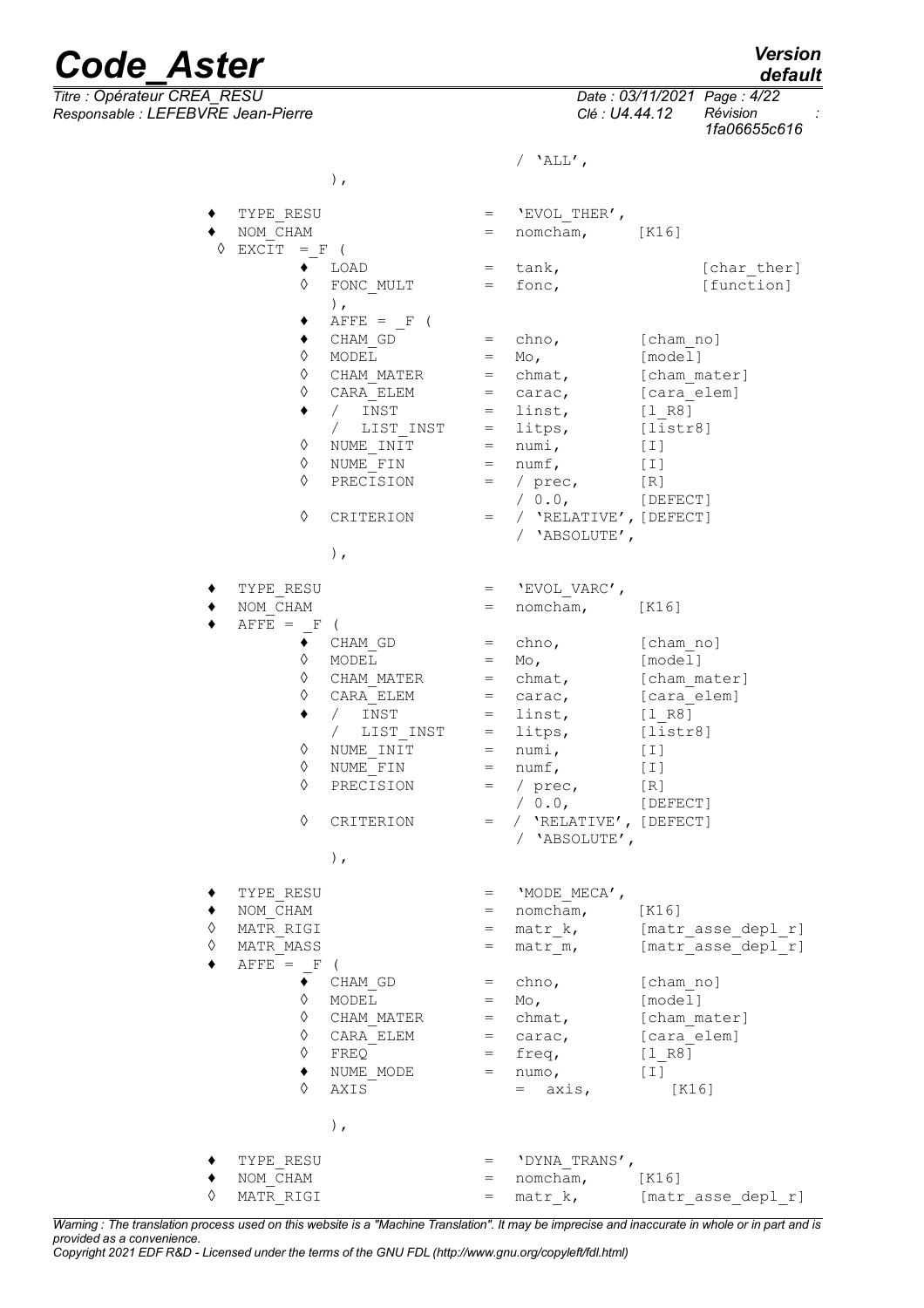*default*

# *Code\_Aster Version*

*Titre : Opérateur CREA\_RESU Date : 03/11/2021 Page : 5/22 Responsable : LEFEBVRE Jean-Pierre Clé : U4.44.12 Révision :*

*1fa06655c616*

| ♦ |               |                                 |     |                            |                                   |
|---|---------------|---------------------------------|-----|----------------------------|-----------------------------------|
|   | MATR MASS     |                                 | $=$ |                            | matr m, [matr asse depl r]        |
|   | $A$ FFE = F ( |                                 |     |                            |                                   |
|   |               | CHAM GD                         | $=$ | chno, [cham no]            |                                   |
|   | ♦             | MODEL                           | $=$ | $Mo$ ,                     | [model]                           |
|   | ♦             | CHAM MATER                      |     | = chmat, [cham mater]      |                                   |
|   |               | $\Diamond$ CARA ELEM            |     | = carac, [cara elem]       |                                   |
|   |               | $/$ INST = linst, $[1 R8]$      |     |                            |                                   |
|   |               | / LIST_INST = litps, [listr8]   |     |                            |                                   |
|   |               | / NUME ORDRE                    | $=$ | nuor, [I]                  |                                   |
|   | ♦             | PRECISION                       |     | $=$ /prec, $[R]$           |                                   |
|   |               |                                 |     | $\sqrt{0.0}$ , [DEFECT]    |                                   |
|   | ♦             | CRITERION                       |     | $=$ / 'RELATIVE', [DEFECT] |                                   |
|   |               |                                 |     | / 'ABSOLUTE',              |                                   |
|   |               | $)$ ,                           |     |                            |                                   |
|   |               |                                 |     |                            |                                   |
|   | TYPE RESU     |                                 | $=$ | 'DYNA HARMO',              |                                   |
|   | NOM CHAM      |                                 | $=$ | nomcham, [K16]             |                                   |
| ♦ | MATR RIGI     |                                 | $=$ |                            | matr_k, [matr_asse_depl_r]        |
| ♦ | MATR MASS     |                                 | $=$ |                            | matr m, [matr asse depl r]        |
|   | $A$ FFE = F ( |                                 |     |                            |                                   |
|   |               | CHAM GD                         |     | $=$ chno, $[$ cham no]     |                                   |
|   | ♦             | <b>MODEL</b>                    | $=$ | Mo, [model]                |                                   |
|   | ♦             | CHAM MATER                      |     | = chmat, [cham_mater]      |                                   |
|   | ♦             | CARA_ELEM = carac, [cara_elem]  |     |                            |                                   |
|   |               | / $FREQ = Ifreq,$ [1 R8]        |     |                            |                                   |
|   |               |                                 |     |                            |                                   |
|   |               | / LIST_FREQ =<br>/ NUME_ORDRE = |     | lifreq, [listr8]           |                                   |
|   |               |                                 |     | nuor,                      | $\begin{bmatrix} 1 \end{bmatrix}$ |
|   | ♦             | PRECISION                       | $=$ | /prec, [R]                 |                                   |
|   |               |                                 |     | $/ 0.0,$ [DEFECT]          |                                   |
|   | ♦             | CRITERION                       |     | $=$ / 'RELATIVE', [DEFECT] |                                   |
|   |               |                                 |     | / 'ABSOLUTE',              |                                   |
|   |               | $)$ ,                           |     |                            |                                   |

**/ # Construction of a concept of the type EVOL\_CHAR by assignment or evaluation # of one cham\_no**

| ٠ | TYPE RESU   |                  |                                   | 'EVOL CHAR',           |                       |
|---|-------------|------------------|-----------------------------------|------------------------|-----------------------|
| ٠ | NOM CHAM    |                  | $=$                               | nomcham,               | [K16]                 |
| ٠ | $A$ FFE = F |                  |                                   |                        |                       |
|   |             | CHAM GD          |                                   | chno,                  | [cham no]             |
|   | ♦           | MODEL            | $=$                               | Mo,                    | [model]               |
|   | ♦           | CHAM MATER       | $\hspace{1.6cm} = \hspace{1.6cm}$ | chmat,                 | [cham mater]          |
|   |             | INST             | $=$                               | linst,                 | $\lceil 1 \rceil$ R81 |
|   |             | LIST INST =      |                                   | litps,                 | [listr8]              |
|   |             | ♦<br>NUME INIT = |                                   | numi,                  | $\lceil 1 \rceil$     |
|   |             | ♦<br>NUME FIN    | $\hspace{0.1cm} = \hspace{0.1cm}$ | numf,                  | $\lceil 1 \rceil$     |
|   | ♦           | PRECISION        | $=$                               | / prec,                | [R]                   |
|   |             |                  |                                   | $/$ 0.0,               | [DEFECT]              |
|   | ♦           | CRITERION        | $=$                               | / 'RELATIVE', [DEFECT] |                       |
|   |             |                  |                                   | 'ABSOLUTE',            |                       |
|   |             |                  |                                   |                        |                       |

**/ # Construction of a result on a grid burst for visualization or**

- **# postprocessing. This keyword should not be called directly.**
	- ◆ TYPE\_RESU = …<br>◆ ECLA PG= F ( to see  $($  to see [U4.44.14]  $)$ ,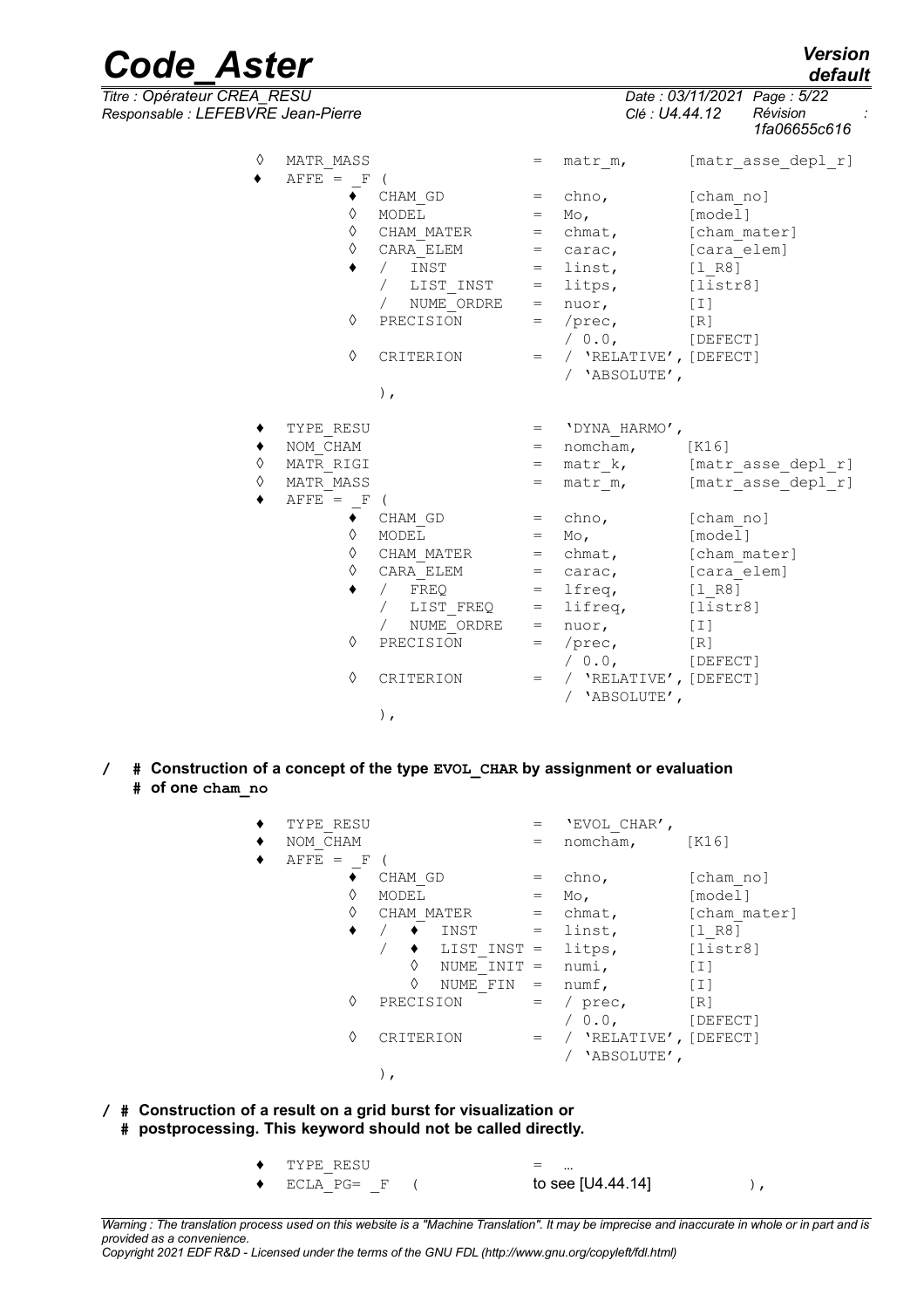

*Titre : Opérateur CREA\_RESU Date : 03/11/2021 Page : 6/22 Responsable : LEFEBVRE Jean-Pierre Clé : U4.44.12 Révision :*

*1fa06655c616*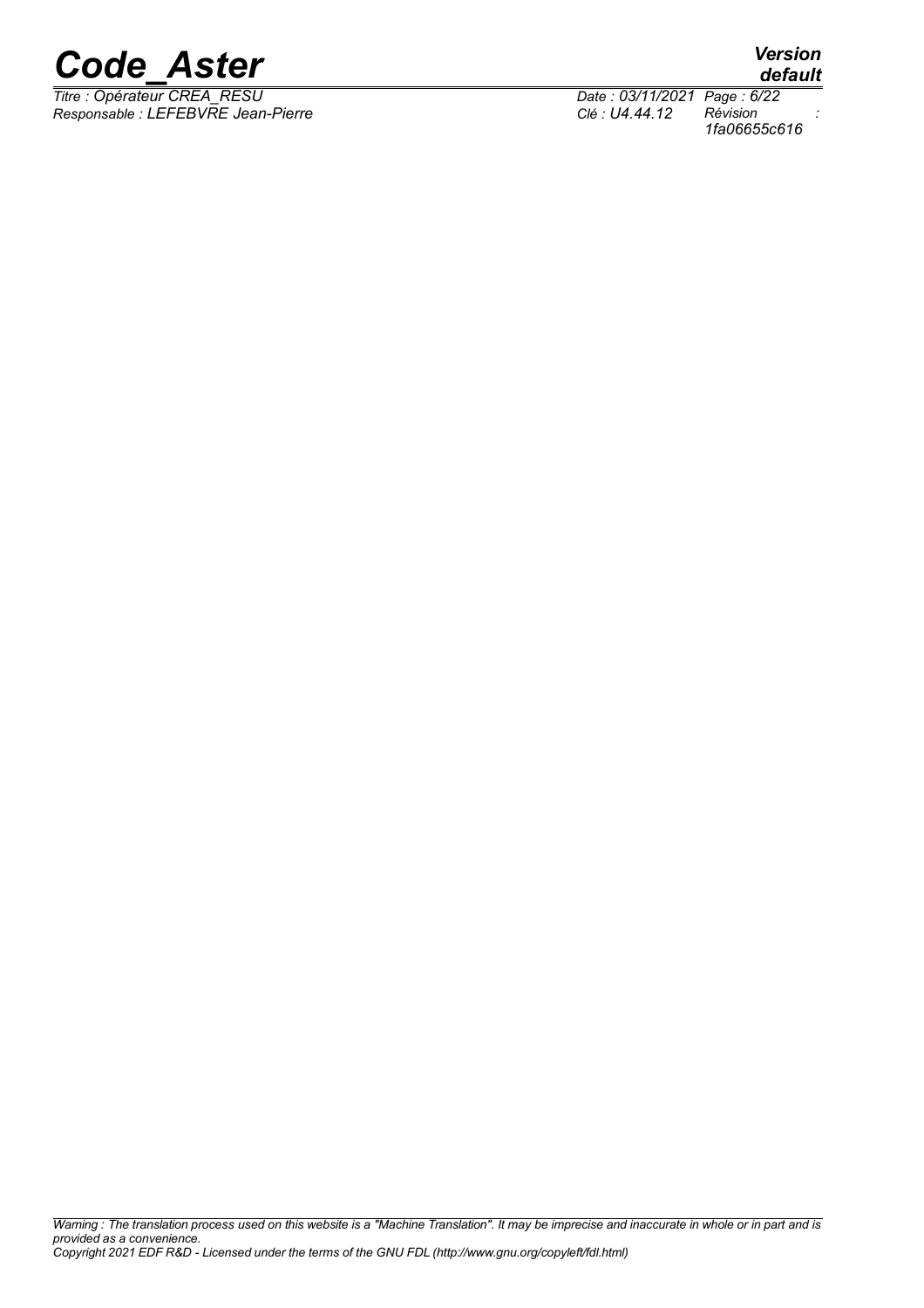*default*

*1fa06655c616*

*Titre : Opérateur CREA\_RESU Date : 03/11/2021 Page : 7/22 Responsable : LEFEBVRE Jean-Pierre Clé : U4.44.12 Révision :*

#### / **# Construction of a result dedicated to the fuel assemblies**

 **# (OPERATION: 'PERM\_CHAM')**

|        | TYPE RESU                                       |              | $=$ 'EVOL NOLI',                                                |         |
|--------|-------------------------------------------------|--------------|-----------------------------------------------------------------|---------|
| ♦<br>♦ | NOM CHAM<br>RESU INIT<br>INST INIT<br>PRECISION | $=$<br>$=$   | nomcham, [K16]<br>resu 2, [evol noli]<br>$=$ tf,<br>$=$ / prec, | [R]     |
| ♦      | CRITERION                                       |              | $/ 1.0E-6$ , [DEFECT]<br>$=$ / 'ABSOLUTE',<br>/ 'RELATIVE',     |         |
|        | MAILLAGE INIT                                   | $=$          | ma 1, [grid]                                                    |         |
|        | RESU FINAL                                      | $=$ $\qquad$ | resu, [evol noli]                                               |         |
|        | MAILLAGE FINAL                                  | $=$          | $m$ o 2,                                                        | [qrid]  |
|        | PERM CHAM = $F($                                |              |                                                                 |         |
|        | GROUP MA FINAL                                  |              | $=$ gma $2$ ,                                                   | [gr ma] |
|        | GROUP MA INIT                                   |              | $=$ gma 1, [gr ma]                                              |         |
|        | TRAN                                            |              | $=$ tx, ty, tz), [1 R]                                          |         |
|        | ♦ PRECISION                                     | $=$ $-$      | / prec,<br>/ 1.0E-3, [DEFECT]                                   |         |

),

#### **/ # Projection of a transient 1D on an axisymmetric grid**

**# (OPERATION = 'PROL\_RTZ')**

|   |            | TYPE RESU         |     | $=$ 'EVOL THER'               |
|---|------------|-------------------|-----|-------------------------------|
| ٠ |            | PROL RTZ= $F$ (   |     |                               |
|   |            | ◆ MAILLAGE FINAL  |     | ma 3D, [grid]                 |
|   |            | TABLE             |     | = post 1D, [table]            |
|   |            | $\Diamond$ / INST | $=$ | $inst,$ [1 R]                 |
|   |            | / LIST INST       |     | = linst, [LSTIR8]             |
|   |            | ♦ PRECISION       |     | $=$ / prec,                   |
|   |            |                   |     | $/ 1.0E-6$ , [DEFECT]         |
|   | ♦          | CRITERION         |     | $=$ / 'ABSOLUTE',             |
|   |            |                   |     | / 'RELATIVE', [DEFECT]        |
|   | $\Diamond$ | PROL DROITE       |     | $=$ / $'$ EXCLUDED', [DEFECT] |
|   |            |                   |     | / $'$ LINEAR',                |
|   |            |                   |     | / 'CONSTANT',                 |
|   | ♦          | PROL GAUCHE       |     | $=$ / $'$ EXCLUDED', [DEFECT] |
|   |            |                   |     | / 'LINEAR',                   |
|   |            |                   |     | / 'CONSTANT',                 |
|   |            |                   |     |                               |
|   |            | REFERENCE MARK    |     | $=$ 'CYLINDRICAL',            |
|   |            | ORIGIN            |     | = (ori1, ori2, ori3), [1 R]   |
|   |            | AXE Z             |     | (axe1, axe2, axe3), [1 R]     |
|   |            | Ι,                |     |                               |

- **/ # Construction of a result of the type EVOL\_THER to calculate** 
	- **# temperature in the layers of the hulls of the multi-layer type to leave**
	- **# of a field of functions of time and space (thickness)**
	- **# (OPERATION: 'PREP\_VRC1')**

| TYPE RESU<br>$=$ | 'EVOL THER' |           |             |
|------------------|-------------|-----------|-------------|
| PREP VRC1 = $F$  |             |           |             |
| CHAM GD          |             | $=$ chno, | [cham no]   |
| MODEL            |             | $=$ Mo,   | [model]     |
| CARA ELEM        |             | carac,    | [cara elem] |
| INST             |             | $=$ inst, | [1 R8]      |
|                  |             |           |             |

*Warning : The translation process used on this website is a "Machine Translation". It may be imprecise and inaccurate in whole or in part and is provided as a convenience.*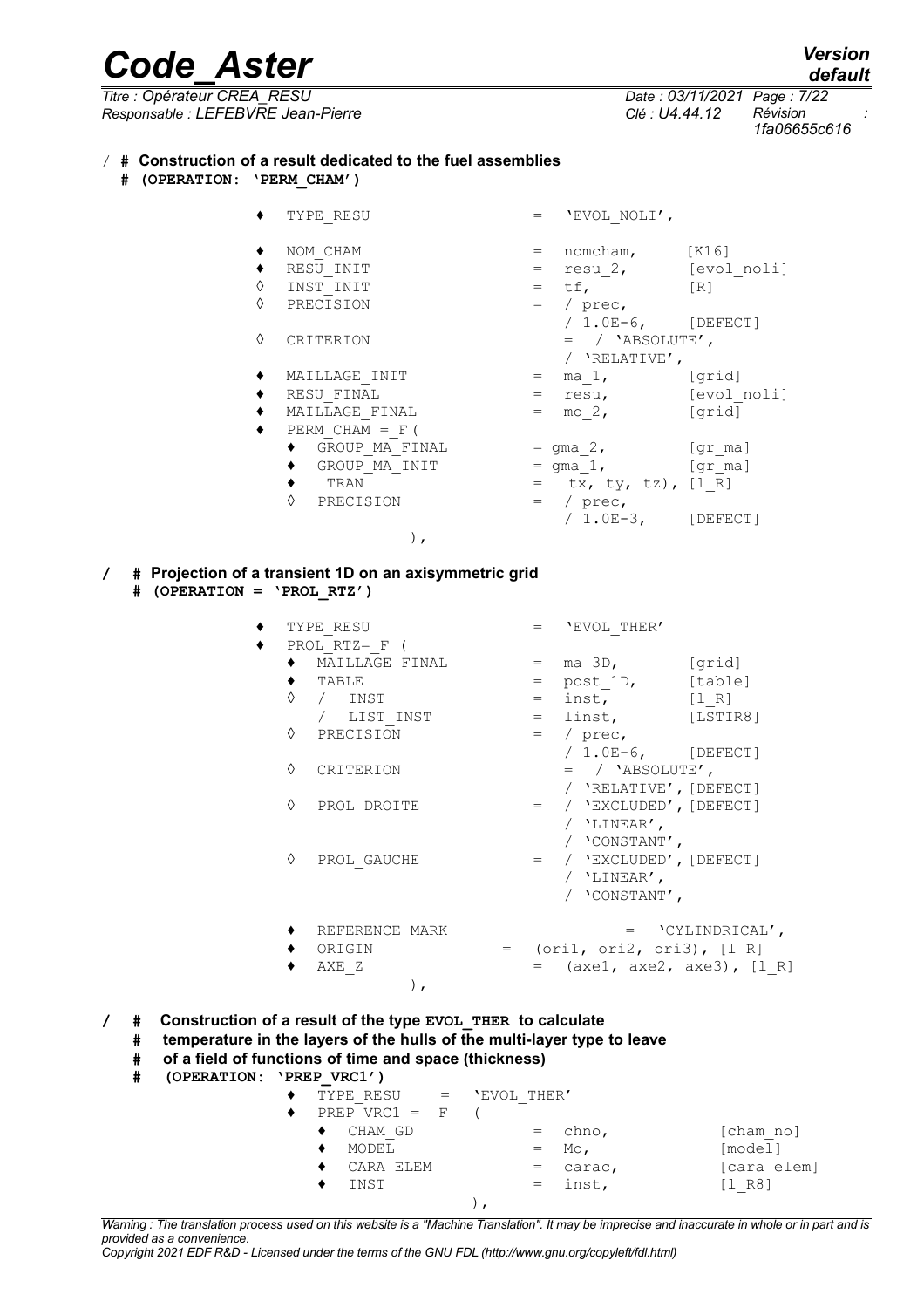*default*

*Titre : Opérateur CREA\_RESU Date : 03/11/2021 Page : 8/22 Responsable : LEFEBVRE Jean-Pierre Clé : U4.44.12 Révision : 1fa06655c616* **/ # Construction of a result of the type EVOL\_THER to calculate # temperature in the layers of the hulls multi-layer from one # evol\_ther "hull" container TEMP\_MIL/TEMP\_INF/TEMP\_SUP # (OPERATION: 'PREP\_VRC2')** ♦ TYPE\_RESU = 'EVOL\_THER'  $\triangleleft$  PREP VRC2 = F (  $\begin{array}{rcl}\n\bullet & \text{EVOL\_THEN} \\
\bullet & \text{MODEL} \\
\end{array} \qquad \qquad = \text{evol}, \qquad \qquad \text{[evol\_ther]} \\
\bullet & \text{MODEL} \\
\end{array}$ ♦ MODEL = Mo, [model]  $\bullet$  CARA ELEM = carac,  $\circ$  [cara elem] **# Possible selection of a subset of elements to be treated:**  $\Diamond$  / ALL  $=$  'YES', [DEFECT] / GROUP MA  $=$  lgma,  $[1 \text{ gr maille}]$ ), **/ # Creation by assembly of structures of data result evol\_ther: # (OPERATION: 'ADZE')** ♦ TYPE\_RESU = 'EVOL\_THER'  $\bigstar$  ADZE = F ( ◆ RESULT  $=$  evol,  $[evol\_ther]$ <br>
↑ TRANSLATION  $=$  / tr,  $[R]$  $\Diamond$  TRANSLATION = / tr, [R] / [DEFECT] ), ) / **# Construction of a result of the type EVOL\_CHAR or DYNA\_TRANS from # products of assembled matrices and fields kinematics # (OPERATION: 'KUCV')** ♦ TYPE\_RESU = / 'EVOL\_CHAR', / 'DYNA\_TRANS',  $KUCV = F$  (  $\triangleleft$  RESU INIT  $=$  resuI, / [dyna\_trans] / [evol\_char] / [evol\_noli] MATR AMOR  $=$  matr has,  $[$ matr asse depl r]  $\Diamond$  MATR RIGI = matr k, [matr asse depl r]  $\bullet$  / INST = inst, [1R]  $\begin{array}{rcl} \end{array}$  / LIST\_INST = linst, [Listr8]<br>CRITERION = / 'ABSOLUTE',  $\Diamond$  CRITERION = / 'ABSOLUTE', / 'RELATIVE',[DEFECT] ◊ PRECISION = / prec, / 1.0E-6, [DEFECT] ), / **# Construction of a result of the type DYNA\_TRANS by assemblies of loads # (OPERATION: 'CONV\_CHAR')**  $\bullet$  TYPE RESU  $=$  / 'DYNA TRANS',  $\bullet$  CONV TANK = F ( ◆ LOAD = Ltank, [l char meca] ♦ MATR\_RIGI = matr\_k, [matr\_asse\_depl\_r]

*Warning : The translation process used on this website is a "Machine Translation". It may be imprecise and inaccurate in whole or in part and is provided as a convenience.*

**),**

 $\bullet$  / INST = inst, [l\_R] / LIST INST  $=$  linst,  $[\text{listr8}]$  $\Diamond$  CRITERION = / 'ABSOLUTE', / 'RELATIVE',[DEFECT] ◊ PRECISION = / prec, / 1.0E-6, [DEFECT]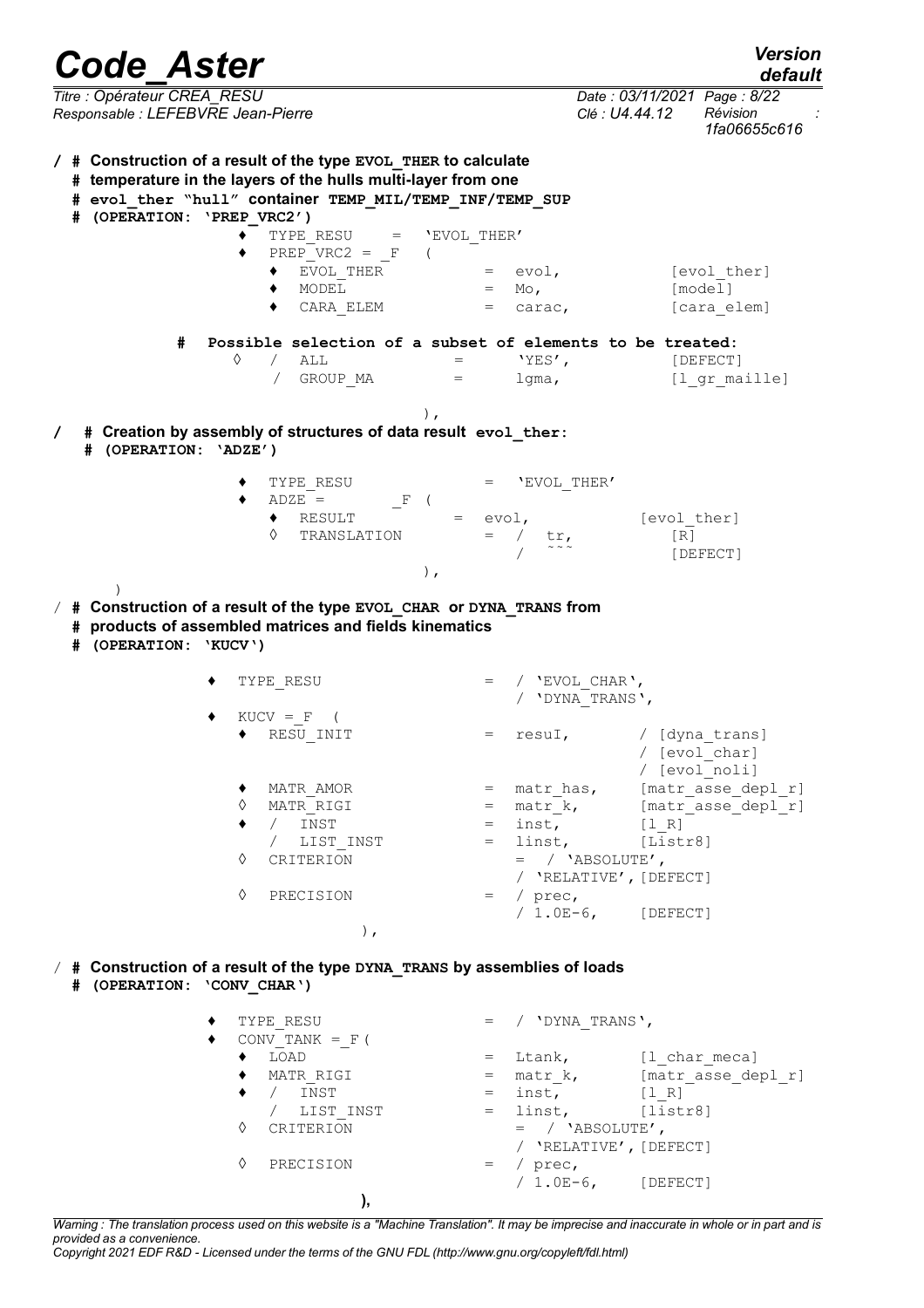*default*

*Code\_Aster Version Titre : Opérateur CREA\_RESU Date : 03/11/2021 Page : 9/22*

*Responsable : LEFEBVRE Jean-Pierre Clé : U4.44.12 Révision :*

*1fa06655c616*

#### / **# Construction of a result of the type EVOL\_CHAR or DYNA\_TRANS**

- **# by conversion and combination of transitory results**
- **# (OPERATION: 'CONV\_RESU')**

|                                                                                                                                                                                                        | TYPE RESU                                 |                                                                                              | $=$ $\qquad$                                                                                                                                                               | / 'EVOL CHAR',<br>/ 'DYNA TRANS',                                                                                  |                                                                          |
|--------------------------------------------------------------------------------------------------------------------------------------------------------------------------------------------------------|-------------------------------------------|----------------------------------------------------------------------------------------------|----------------------------------------------------------------------------------------------------------------------------------------------------------------------------|--------------------------------------------------------------------------------------------------------------------|--------------------------------------------------------------------------|
|                                                                                                                                                                                                        |                                           | CONV RESU = $F($<br>RESU INIT                                                                | $=$                                                                                                                                                                        | resuI,                                                                                                             | / [dyna trans]<br>/ [evol char]<br>/ [evol noli]                         |
|                                                                                                                                                                                                        | ♦                                         | NOM CHAM INIT=                                                                               | $=$<br>$=$<br>$=$                                                                                                                                                          | / $'$ DEPL',<br>$=$ / $'ACCE'$ ,<br>/ 'FORC NODA',<br>/ 'REAC NODA',                                               |                                                                          |
|                                                                                                                                                                                                        | ٠<br>♦                                    | / MATR RIGI<br>NUME DDL<br>/ INST<br>/ LIST INST<br>CRITERION                                | $=$<br>$=$<br>$=$                                                                                                                                                          | inst,<br>$=$ linst,<br>$=$ / 'ABSOLUTE',                                                                           | matr_k, [matr_asse_depl_r]<br>digital, [nume_ddl]<br>$[1 R]$<br>[Listr8] |
|                                                                                                                                                                                                        | ♦                                         | DDL EXCLUS                                                                                   |                                                                                                                                                                            | / 'RELATIVE', [DEFECT]<br>$=$ / $'DR'$ ,<br>/ 'DY',<br>/ $'$ DZ $',$<br>/ $'DRX$ ,<br>/ 'DRY MARTINI',<br>/ 'DRZ', |                                                                          |
|                                                                                                                                                                                                        | ♦<br>♦<br>COEFF                           | PRECISION                                                                                    |                                                                                                                                                                            | $=$ / prec,<br>/ $1.0E-6$ ,<br>$=$ / coeff,                                                                        | [DEFECT]                                                                 |
|                                                                                                                                                                                                        |                                           | GROUP_NO_INTERF = gni<br>VITE ONDE = vite_onde<br>DIRECTION<br>COOR_REFE<br>),               | $=$ to $\overline{dir}$<br>$=$ $\sim$<br>crefe<br>$\lambda$                                                                                                                | $/1.0$ ,                                                                                                           | [DEFECT]<br>[grno]<br>[R]<br>[R]<br>$[R]1$                               |
| If TYPE_RESU: 'MULT_ELAS'<br>If TYPE RESU: 'FOURIER ELAS'<br>If TYPE RESU: 'FOURIER THER'<br>If TYPE RESU: 'EVOL THER'<br>If TYPE RESU: 'EVOL VARC'<br>If TYPE RESU:<br>If TYPE RESU:<br>If TYPE RESU: | 'EVOL ELAS'<br>'EVOL NOLI'<br>'EVOL CHAR' | thenresu<br>thenresu<br>thenresu<br>thenresu<br>thenresu<br>thenresu<br>thenresu<br>thenresu | of type mult_elas<br>of type fourier elas<br>of type fourier ther<br>of type evol_ther<br>of type evol varc<br>of type evol_elas<br>of type evol_noli<br>of type evol char |                                                                                                                    |                                                                          |

 $then$  resu of type  $mode$  meca

If TYPE\_RESU: 'MODE\_MECA' thenresu of type mode\_meca<br>If TYPE\_RESU: 'DYNA\_TRANS' thenresu of type dyna\_trans If TYPE RESU: 'DYNA HARMO' thenresu of type dyna harmo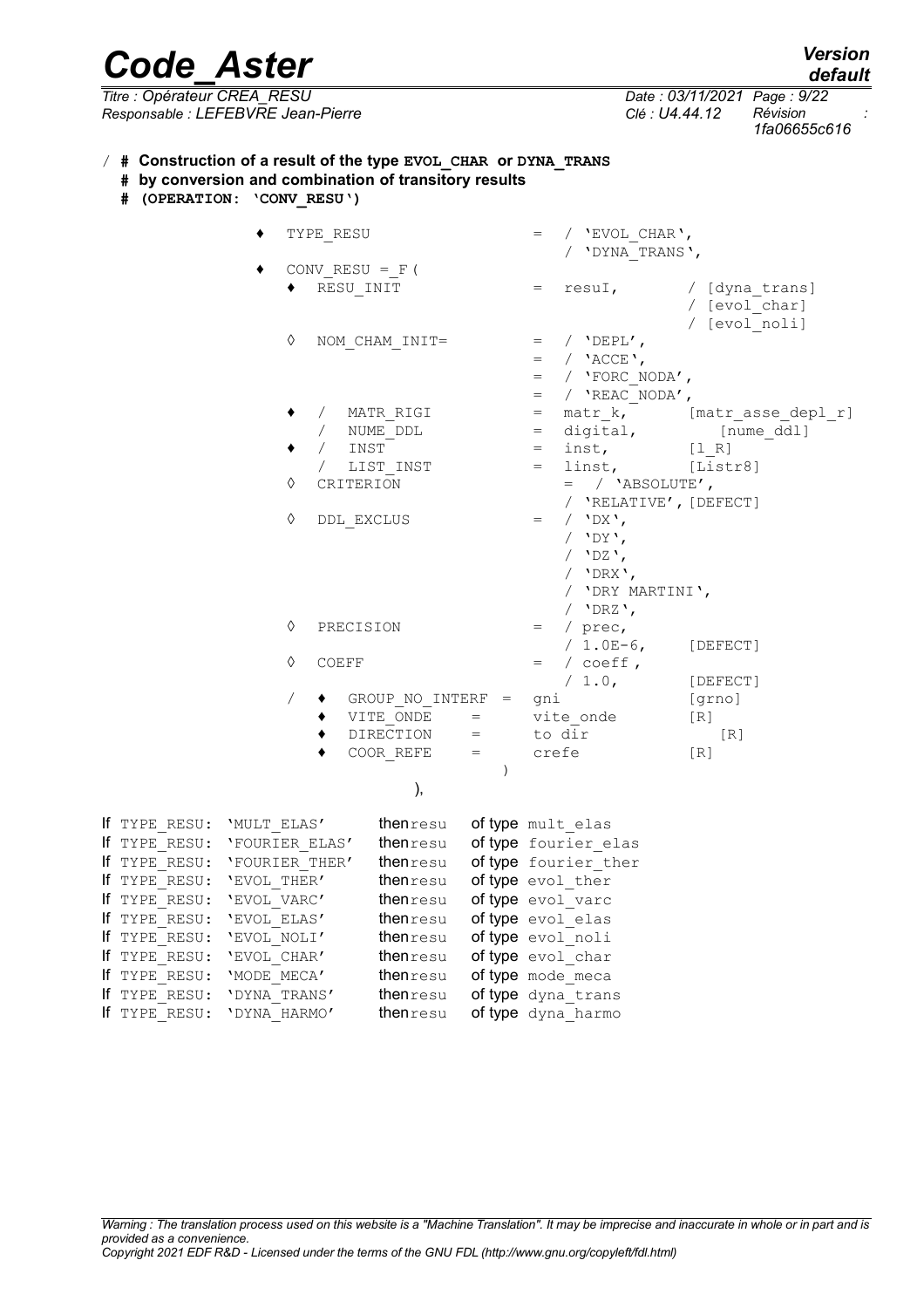*Responsable : LEFEBVRE Jean-Pierre Clé : U4.44.12 Révision :*

## **3 Operands**

#### **3.1 Operand OPERATION**

 $\bullet$  OPERATION = defines the type of operation to carry out with this operator:

| ' AFFE'       | : creation of a structure of data result starting from fields. C' is to the user to make<br>sure of the coherence of the fields provided to create the structure of data and to<br>check that they are based on the same model. |
|---------------|---------------------------------------------------------------------------------------------------------------------------------------------------------------------------------------------------------------------------------|
| 'ECLA PG'     | : creation of a structure of data on a grid burst for visualization,                                                                                                                                                            |
| ' PERM CHAM ' | : reorganization of the fuel assemblies,                                                                                                                                                                                        |
| ' PROL RTZ '  | : prolongation of a field $1D$ on an axisymmetric structure,                                                                                                                                                                    |
| 'PREP VRC1'   | : calculation of the temperature in the layers of a hull on the basis of a temperature<br>$TEMP = f(EPAIS, INST)$ ,                                                                                                             |
| ' PREP VRC2 ' | : calculation of the temperature in the layers of a hull on the basis of a temperature<br>calculated by aster with a model of hulls (TEMP MIL/TEMP INF/TEMP SUP),                                                               |
| 'ADZE'        | : creation of a structure of data result starting from several structures of end to end<br>put data result.                                                                                                                     |
| ' KUCV'       | : creation transitory evolutions of loadings second member of the type evol char<br>or dyna trans by product of matrices assembled by fields kinematics speeds<br>and/or displacements.                                         |
| ' CONV RESU ' | : creation transitory evolutions of loadings second member of the type $evol$ char<br>or dyna trans by conversion and combination of transitory results.                                                                        |
| ' CONV CHAR'  | : creation transitory evolutions of loadings second member of the type<br>dyna trans by assemblies of space-time loads of standard plane wave or nodal<br>forces.                                                               |

The structure of data result perhaps réentrante for the operations AFFE and ECLA PG. It is it always for PERM\_CHAM

Pour OPERATION =  $'$ AFFE', Lbe existing fields can be replaced according to the value of the variable of access INST by using the values indicated behind the keywords PRECISION and CRITERION. When there is replacement of an existing field, the code transmits a message of alarm, if not the fields are stored at the end of the structure of data.

### **3.2 Operand TYPE\_RESU**

TYPE RESU

Type of the structure of data result created.

In the case of a result of the type EVOL VARC and of an evaluation of a field of functions (time and Espace), one vérifiE coherence enters the nature of the field of functions and the name of the field given under NOM\_CHAM. If for example, the field of functions is of the type NOEU\_NEUT\_F the name of the field must be NEUT .

### **3.3 Operand NOM\_CHAM**

NOM CHAM

Reference symbol of the field to be affected. This name must be coherent with the structure of data modified or created. It can take for example the value

'DEPL','VARI\_ELGA','TEMP','FLUX\_ELNO','IRRA', etc.

In the case of a result of the type  $EVOL$  VARC and of an evaluation of a field of functions (time and space) *Code\_Aster* vérifie coherence enters the nature of the field of functions and the name of the field given under NOM\_CHAM . If for example, the field of functions is of the type NOEU\_NEUT\_F the name of the field must be NEUT .

In the case of a result of type ' $EVOL$  CHAR', the fields which one can to create are: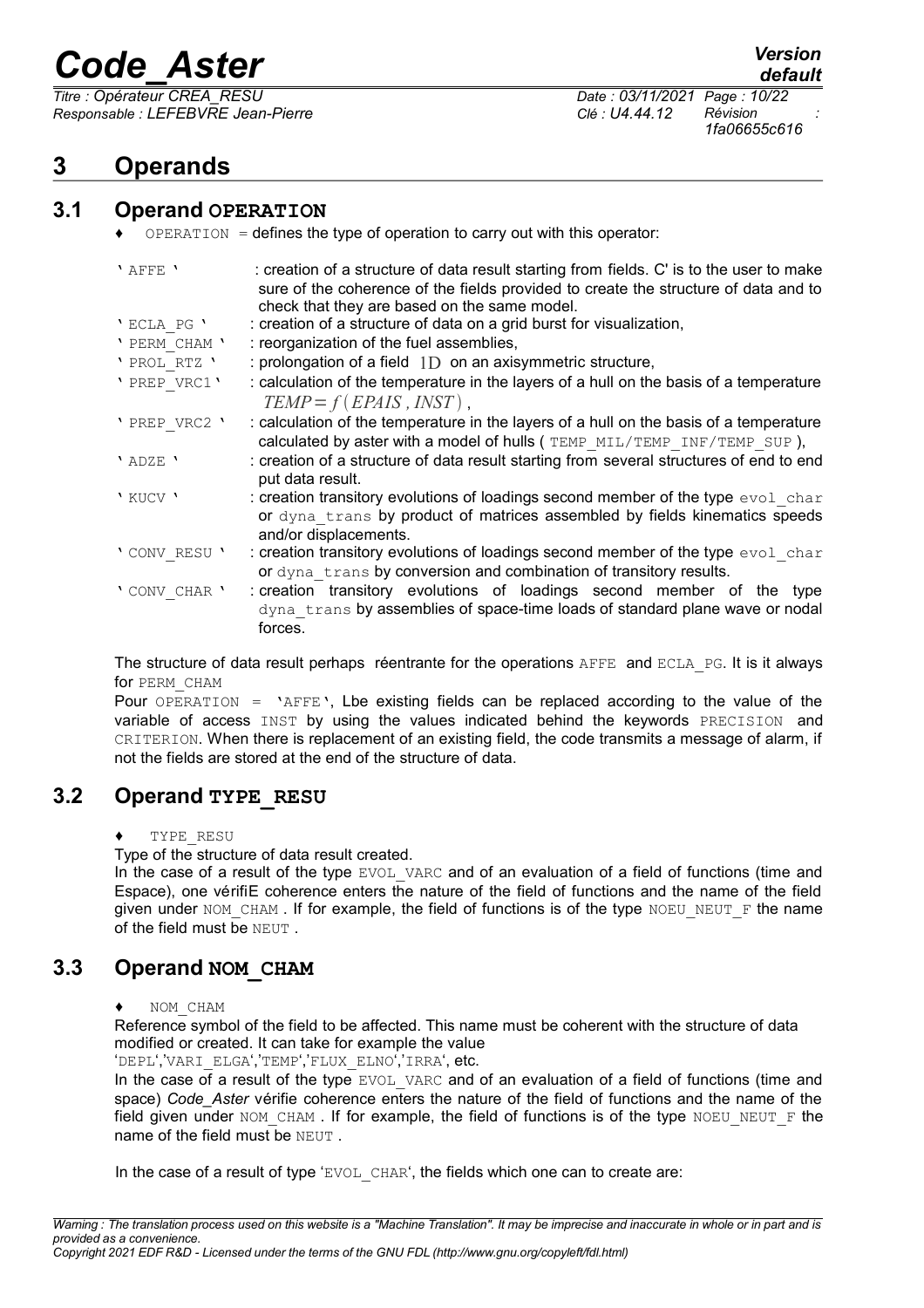*default*

*Code\_Aster Version*

*Titre : Opérateur CREA\_RESU Date : 03/11/2021 Page : 11/22 Responsable : LEFEBVRE Jean-Pierre Clé : U4.44.12 Révision : 1fa06655c616*

| NEAR      | Fields of pressure $(N/m^2)$ , component <i>PRES</i>                       |
|-----------|----------------------------------------------------------------------------|
| FVOL 3D   | Voluminal fields of forces $(N/m^3)$ , components $FX$ , $FY$ , $FZ$       |
| FVOL 2D   | Voluminal fields of forces $(N/m^3)$ , components $FX$ , $FY$              |
| FSUR 3D   | Surface fields of forces $(N/m^2)$ , components $FX$ , $FY$ , $FZ$         |
| FSUR 2D   | Surface fields of forces $(N/m^2)$ , components $FX$ , $FY$                |
| VITE VENT | Fields with the nodes of speed of the wind $(m/s)$ , components DX, DY, DZ |
| T EXT     | Map of outside temperature, component TEMP                                 |
| COEF H    | Map of coefficient of exchange, component $H$                              |
| FLUN      | Flux plot normal, component FLUN                                           |
| FORC NODA | Fields with the nodes, component be $FX$ , $FY$ , $FZ$                     |

### **3.4 Operand BEHAVIOR**

The syntax of this keyword common to several orders is described in the document [U4.51.11]. This keyword must be indicated in the case of non-linear mechanics because it is used in recovery as calculation in STAT\_NON\_LINE and DYNA\_NON\_LINE to check the compatibility of the behaviors (many internal variables in particular).

At the time of the operation AFFE in the case of non-linear mechanics,

- without reuse, one news structure of data result will be created with the well informed behavior. SI BEHAVIOR is not renseigné, it behavior taken by default is rubber band ( COMPORTEMENT=' ELAS' ) in small deformations ( RELATION=' PETIT' ).
- One uses reuse to add or replace fields in LE result. If BEHAVIOR is informed, one replaces his map of behavior for every moment; if not, one keep the behavior for the existing moment and one recovers that preceding moment for the non-existent moment (elastic in small deformations without preceding moment).

At the end of the L' operation AFFE, one checks, pour each moment, coherence between its map of behavior and the number of the internal variables. In spite of the inconsistencies, authorized cases allow a resumption of this field (VARI ELGA) in a non-linear calculation, and calculation should occur well (autocorrection in the operator).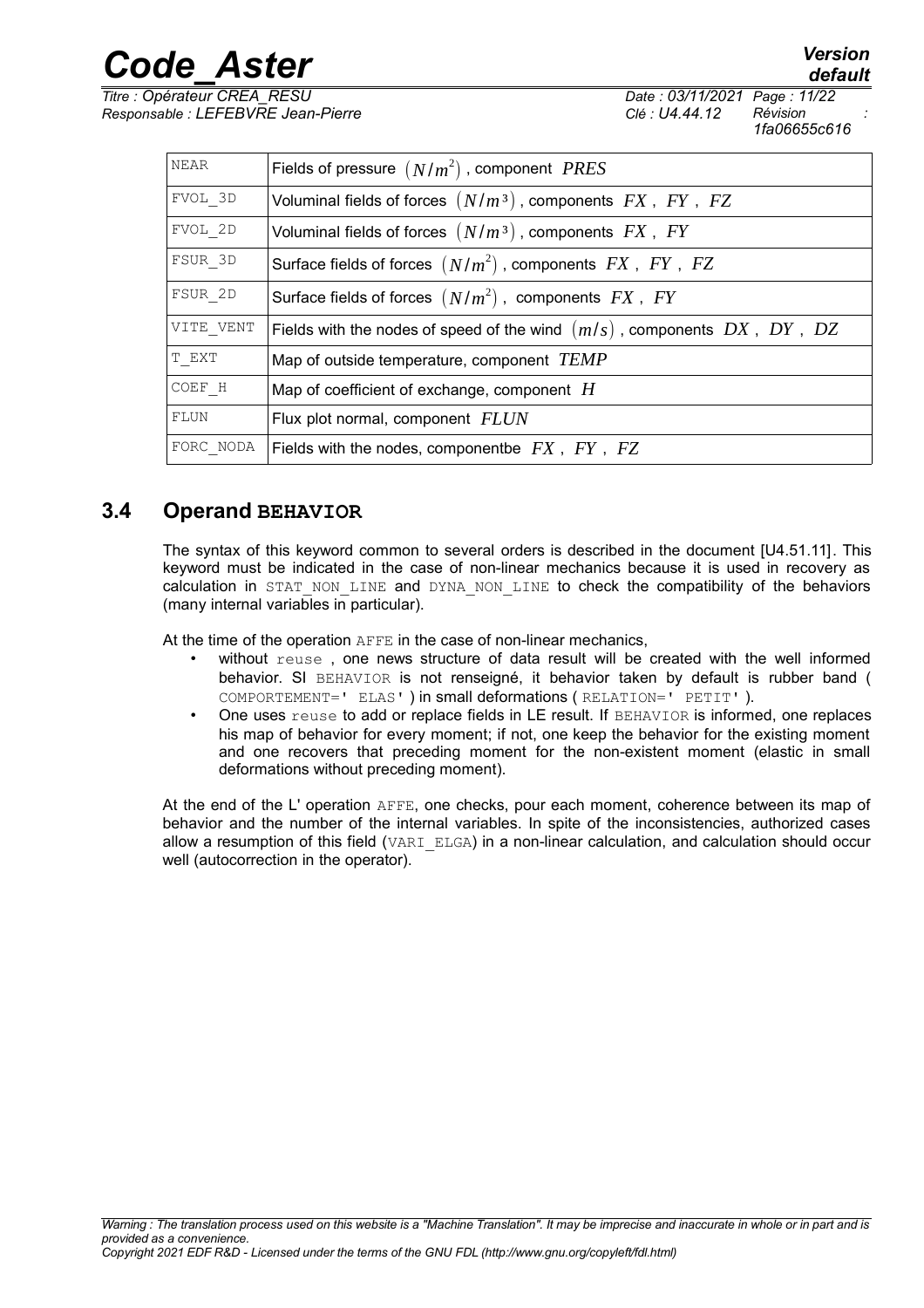*Titre : Opérateur CREA\_RESU Date : 03/11/2021 Page : 12/22 Responsable : LEFEBVRE Jean-Pierre Clé : U4.44.12 Révision :*

*1fa06655c616*

### **3.5 Operands EXCIT**

So that a result resulting from the order CREATED RESU that is to say exploitable by other orders, it is necessary to build and inform the structure of data by specifying the associated loads. The keyword factor EXCIT is used for TYPE\_RESU : EVOL\_ELAS, EVOL\_NOLI and EVOL\_THER. One will refer to the respective documents U4.51.01, U4.51.03 and U4.54.01.

### 3.6 **Keyword CHAM** GD

**3.6.1 Operand CHAM\_GD**

 $\triangleleft$  CHAM GD = chno

chno is:

- 1) that is to say one CHAM NO of function created by the order CREA CHAMP [U4.72.04] and in this case one evaluates for each node the function and each moment defined behind LIST\_INST or INST one is created CHAM\_NO realities,
- 2) that is to say one cham no or is one CHAM ELEM realities created by the order CREA CHAMP (word ofAFFE or EXTR) and this field is duplicated as many times as the list of moments defined behind LIST INST or INST requires.

#### **3.6.2 Operands MODEL, CHAM\_MATER, CARA\_ELEM, LOAD**

These operands optional are used to allow the filling of the structures of data result. This filling is essential if the order CREA RESU is called by MACRO ELAS MULT to then use the orders of postprocessing which will search this information in the structure of data.

 $\Diamond$  MODEL = Mo,

Name of the model whose elements are the object of calculation.

 $\Diamond$  CHAM MATER = chmat,

Name of the material field.

◊ CARA\_ELEM = carac,

Name of the characteristics of the structural elements (beam, hull, discrete,…) if they are used in the model. When OPERATION takes the value PREP\_VRC1 or PREP\_VRC2, the components there are recovered THICK and COQU NCOU.

 $\Diamond$  LOAD = tank,

Name of a concept of the type char meca product by AFFE\_CHAR\_MECA or by AFFE CHAR MECA F  $[U4.44.01]$  starting from the model Mo. One can also give the name of a "kinematic load" (standard char cine meca ) result of the operators AFFE CHAR CINE or AFFE CHAR CINE F [U4.44.03].

#### **3.6.3 Operands LIST\_INST / LIST\_FREQ/ NUME\_INIT / NUME\_FIN**

- ♦ LIST\_INST = litps
	- List of realities produced by DEFI LIST REEL [U4.34.01].
- ♦ LIST\_FREQ = lifreq

List of realities produced by DEFI\_LIST\_REEL [U4.34.01].

- ◊ NUME\_INIT = nuini
- ◊ NUME\_FIN = nufin

The moments of calculation are those defined in the concept litps taken between nuini and it nufin number of moment. In the absence of keyword NUME\_FIN, it is the size of the list of realities which is taken into account.

#### **3.6.4 Operands INST**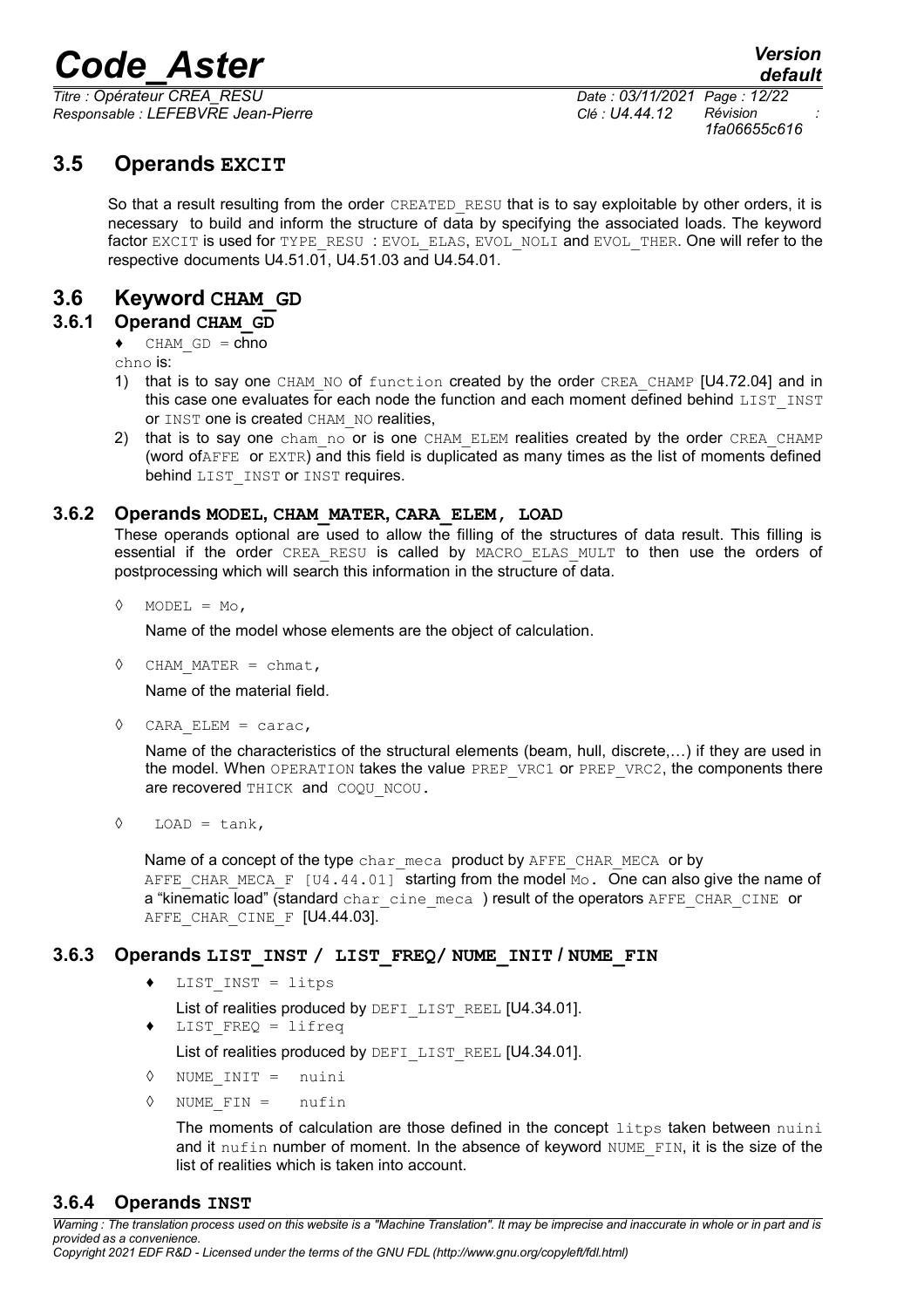*Responsable : LEFEBVRE Jean-Pierre Clé : U4.44.12 Révision :*

*Titre : Opérateur CREA\_RESU Date : 03/11/2021 Page : 13/22 1fa06655c616*

 $INST = 1inst$ 

List of realities: list of the moments for which cham no of function will be evaluated, or it cham\_no realities will be affected.

#### **Note:**

*The sequence number created in the concept result is recovered starting from the value of the variable of access INST when it is present, that is to say affected with the maximum value immediately above.*

#### **3.6.5 Operands FREQ**

In the case MODE\_MECA/MODE\_MECA\_C :

◊ FREQ = freq

Value of the frequency.

This operand is optional, that allows, in the case of a réentrant concept, to be able to declare another field for the same number of mode (NUME\_MODE) without having to provide the frequency.

It should be noted that if the user declares a field (for example EFGE ELNO) for one NUME\_MODE for which another field already exists with an associated frequency (for example DEPL) and that it informs the operand FREQ with a different value, the concept will not be able by being treated by COMB SISM MODAL.

In the other cases:

 $FREQ = Ifreq$ 

List of realities: list of the frequencies for which cham no of function will be evaluated, or it cham no realities will be affected.

**Note:**

*The sequence number created in the concept result is recovered starting from the value of the variable of access FREQ when it is present, that is to say affected with the maximum value immediately above.*

#### **3.6.6 Operands PRECISION / CRITERION**

These operands make it possible to refine the access by real variables of access of time or the frequency.

I PRECISION = / prec [R] / 0.0 or 1.0D-3 or 1.0D-6 [DEFECT]

This keyword makes it possible to indicate that one searches all the fields whose moment (respectively the frequency) is in the interval "inst  $\pm$  prec"(confer CRITERION).

If OPERATION =  $'$ AFFE', the value by default prec is fixed at 0.0 to avoid crushing a field to which the value of the moment is close to that one treats. the provided moment is not used to recover a field in the structure of data, it is an attribute which it should be associated with the field that one stores. In general, the fields which one stores correspond all to moments different.

In the case very rare Où the user would wish to crush one of the fields containedS in the structure of data, it will have to use the keyword PRECISION. A message of alarm then indicates the name of the fields concerned with their moments of storage, and the precision provided by the user:

I CRITERION = / 'RELATIVE' [DEFECT] / 'ABSOLUTE'

*Warning : The translation process used on this website is a "Machine Translation". It may be imprecise and inaccurate in whole or in part and is provided as a convenience.*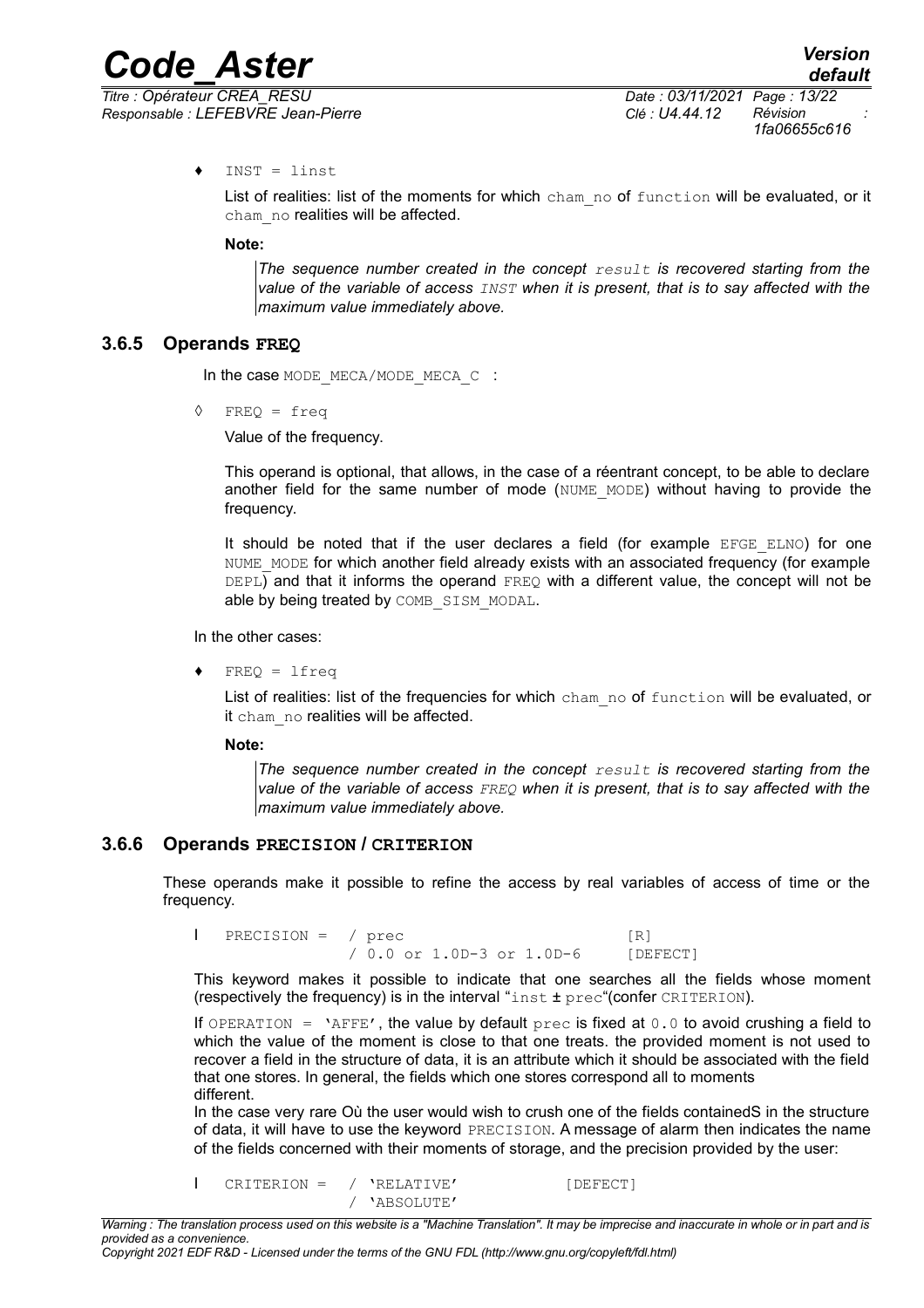*Titre : Opérateur CREA\_RESU Date : 03/11/2021 Page : 14/22 Responsable : LEFEBVRE Jean-Pierre Clé : U4.44.12 Révision :*

*default 1fa06655c616*

'RELATIVE' : the interval of research is: [inst (1 - prec), inst (1 + prec)] 'ABSOLUTE' : the interval of research is: [inst - prec, inst + prec].

#### **3.6.7 Operands NUME\_MODE / TYPE\_MODE**

In the case MODE\_MECA/MODE\_MECA\_C :

♦ NUME\_MODE = num

Entirety indicating the number of the mode in the case TYPE\_RESU=' MODE\_MECA'.

In the case FOURIER ELAS :

◊ NUME\_MODE = num

Entirety indicating the number of the harmonic of Fourier of the field stored in a concept of the type fourier elas.

◊ TYPE\_MODE = / 'SYME' / 'ANTI' / 'ALL'

The type of the mode of stored Fourier defines.

'SYME': symmetrical harmonic 'ANTI': antisymmetric harmonic 'ALL': symmetrical and antisymmetric harmonic

#### **3.6.8 Operand AXIS**

Disponible Dyears the case MODE\_MECA/MODE\_MECA\_C only :

 $\Diamond$  AXIS = / **'**X'  $'Y'$  $/$   $'Z'$ 

> Allows to define a direction for a given sequence number so that the concept at exit can be provided to the operand MODE\_CORR of COMB\_SISM\_MODAL [U4.84.01].

#### **3.6.9 Operand NOM\_CAS**

 $NOM CAS = nomc$ 

Character string defining the variable of access of the field stored in a concept of the type mult\_elas.

#### **3.6.10 Operands MATR\_RIGI/MATR\_MASS**

If TYPE\_RESU=' MODE\_MECA', 'DYNA\_HARMO' or 'DYNA\_TRANS' :

- ◊ MATR\_RIGI = matr\_k Matrix of rigidity corresponding to the stored fields.
- ◊ MATR\_MASS = matr\_m Matrix of mass corresponding to the stored fields.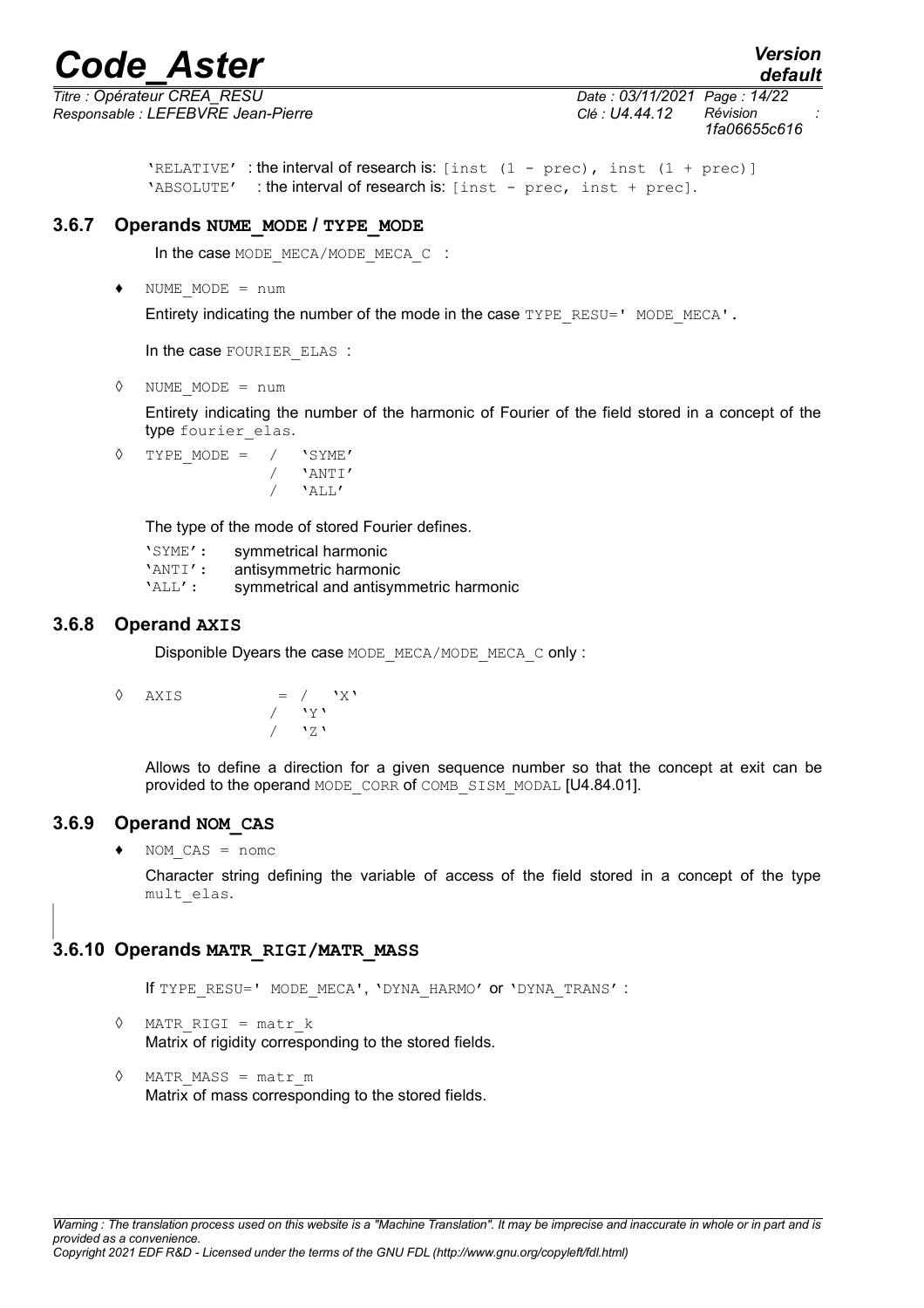*Titre : Opérateur CREA\_RESU Date : 03/11/2021 Page : 15/22 Responsable : LEFEBVRE Jean-Pierre Clé : U4.44.12 Révision :*

*1fa06655c616*

## **4 Operands associated with the fields at the points with integration**

#### **4.1 Keyword ECLA\_PG**

It is strongly disadvised using the order directly CREA RESU, the macro order should be used, MACR ECLA PG (See [U4.44.14]).

## **5 Operands associated with the fuel assemblies**

### **5.1 Operands RESU\_INIT**

 $RESU$  INIT = rinit

Name of SD evol noli containing the fields to be transferred on the new grid.

#### **5.2 Operands INST\_INIT / PRECISION/CRITERE**

♦ INST\_INIT = iinit

Moment characterizing in the SD evol noli indicated under RESU INIT, fields to be transferred on the other grid. By default, the filed last moment is selected

♦ PRECISION = prec

Precision used to search the moment specified by INST INIT in the structure of data evol noli associated with RESU INIT.

 $CRITERION = / 'RELATIVE'$  [DEFECT] / 'ABSOLUTE'

Criterion used to search the moment specified by INST INIT in the structure of data evol noli associated with RESU INIT.

#### **5.3 Operands MAILLAGE\_INIT**

♦ MAILLAGE\_INIT = maillagei

Name of the grid on which was defined SD evol noli indicated under RESU INIT.

#### **5.4 Operands RESU\_FINAL**

♦ RESU\_FINAL = resu

Name of the structure of data evol noli defined on the new grid on which the fields will be transferred. The structure of data  $resu$  (it must exist will have been created for example by the order STAT\_NON\_LINE) and must contain one sequence number.

#### **5.5 Operands MAILLAGE\_FINAL**

♦ MAILLAGE\_FINAL = mailfin

Name of the structure of data  $grid$  created on the new grid on which the fields will be transferred.

#### **5.6 Keyword PERM\_CHAM**

#### **5.6.1 Operands GROUP\_MA\_FINAL**

 $GROUP$  MA FINAL = gma 2

Name of the group of meshs of MAILLAGE FINAL, place where the fields are transferred in RESU\_FINAL.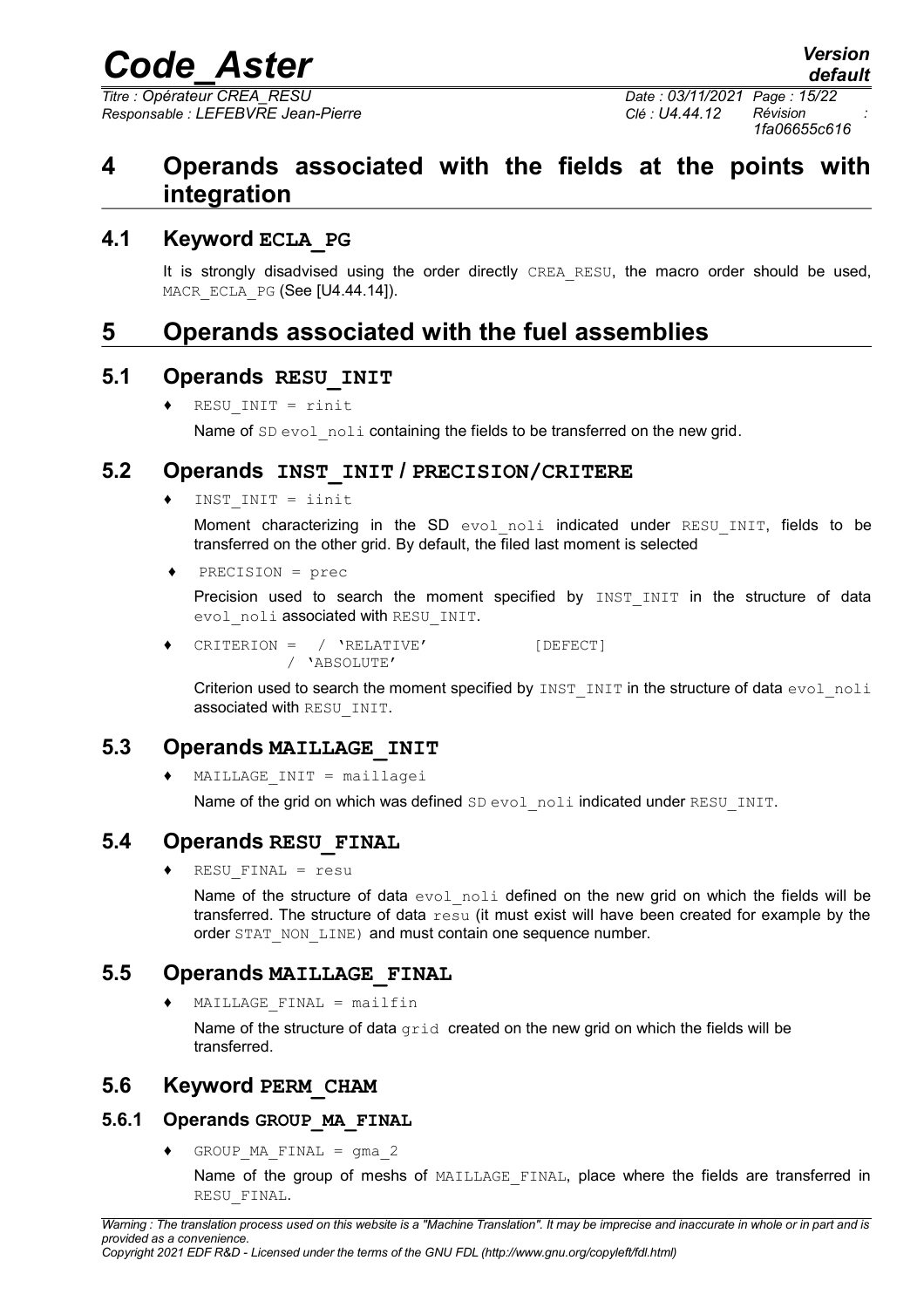*Responsable : LEFEBVRE Jean-Pierre Clé : U4.44.12 Révision :*

*Titre : Opérateur CREA\_RESU Date : 03/11/2021 Page : 16/22 1fa06655c616*

#### **5.6.2 Operands GROUP\_MA\_INIT**

GROUP MA INIT = gma $1$ 

Name of the grid on which the structure of data was defined evol noli indicated under RESU\_INIT.

#### **5.6.3 Operand TRAN**

 $\triangleleft$  TRAN = (tx, ty, tz)

Vector translation allowing to obtain geometrically GROUP\_MA\_FINAL from GROUP\_MA\_INIT. It is necessary to provide 3 values exactly.

#### **5.6.4 Operand PRECISION**

◊ PRECISION = prec

Absolute precision making it possible to check the good adequacy between the initial meshs and the final meshs, by default the value is fixed at  $10^{-3}$ .

### **6 Operands associated with projection on an axisymmetric grid**

#### **6.1 Keyword PROL\_RTZ**

Construction of a thermal transient on an axisymmetric grid (3D) starting from the data of a thermal transient calculated on a grid 1D. The transient 1D is given in the form of a structure of data TABLE exit of the order POST\_RELEVE\_T having the following parameters:

- the definition of the moments  $('INST')$ ,
- coordinates of the nodes of the grid 1D ( $\text{COR } X'$ )
- the value of the temperatures to the nodes ( $YTEMP Y$ ).

The coordinates of the table must necessarily have for origin the node of coordinate 0. The values of the temperatures can possibly be prolonged regularly or interpolated linearly according to the coordinate 'COOR X'.

#### **6.1.1 Operands MAILLAGE\_FINAL**

 $MAILLAGE$  FINAL = mailfin

Name of the grid on which one carries out projection, the operator checks that the grid is threedimensional .

#### **6.1.2 Operands TABLE**

♦ TABLE = table

Name of a structure of data TABLE exit of the order POST\_RELEVE\_T\_containing the thermal transient 1D. The parameters of this table are obligatorily : 'INST', 'COOR X' and 'TEMP'.

#### **6.1.3 Operands INST / LIST\_INST / PRECISION / CRITERION**

◊ INST = litps

```
List of actual values.
```

```
◊ LIST_INST = litps
```
List of realities produced by DEFI LIST REEL [U4.34.01].

◊ PRECISION = / prec [R] / 1-0D-6 [DEFECT]

*Warning : The translation process used on this website is a "Machine Translation". It may be imprecise and inaccurate in whole or in part and is provided as a convenience.*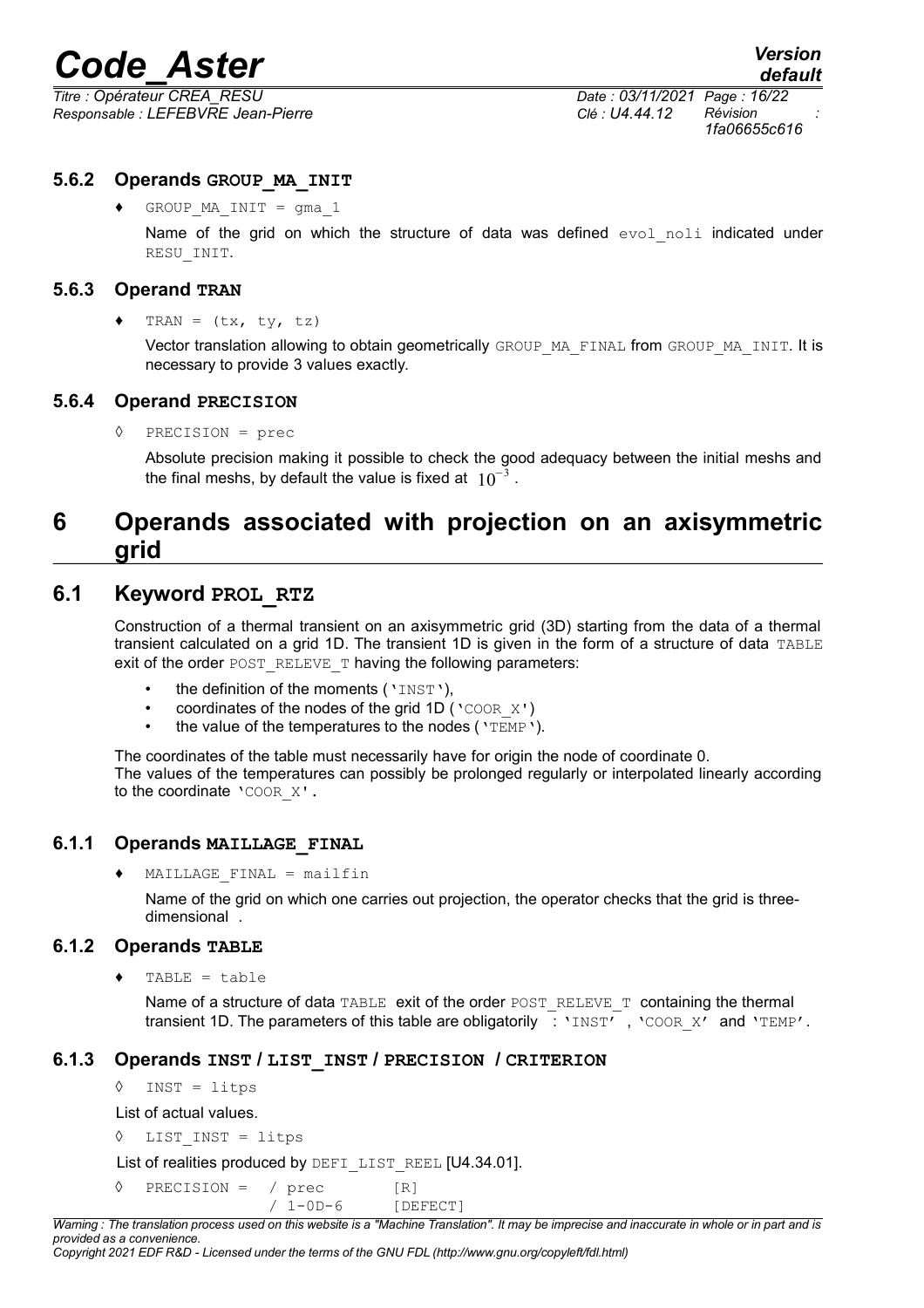*Responsable : LEFEBVRE Jean-Pierre Clé : U4.44.12 Révision :*

Precision used to search the moment specified in TABLE post\_1D.

 $\Diamond$  CRITERION =/ 'RELATIVE', / 'ABSOLUTE,'

Criterion used to search the moment specified in TABLE post 1D.

#### **6.1.4 Operands PROL\_DROITE and PROL\_GAUCHE**

The projection of the transient is carried out according to the coordinate  $COORX$  regarded as the coordinate R in the cylindrical reference mark of the grid 3D. One can define using these two operands the way of prolonging the field beyond the terminals defined by the beach of variation of the parameter 'COOR X' in the table.

◊ PROL\_DROITE and PROL\_GAUCHE =

Define the type of prolongation on the right (on the left) of the field of definition of the variable:

- 'CONSTANT' for a prolongation with the last (or first) value of the function,
	- 'LINEAR' for a prolongation along the first definite segment (PROL GAUCHE) or of the last definite segment (PROL\_DROITE),
- 'EXCLUDED' if the extrapolation of the values apart from the field of definition of the parameter is prohibited (in this case if a calculation requires a value of the function out of field of definition, the code will stop in fatal error).

#### **6.1.5 Operand REPERE/ORIGINE/AXE\_Z**

REFERENCE MARK = 'CYLINDRICAL'

The reference mark of work to project the transient is supposed to be cylindrical, the transient 1D being regarded as the radial variation of the field of temperature. The two operands following make it possible to carry out a change of reference mark.

♦ ORIGIN = (ori1, ori2, ori3)

Corresponds to the position of the origin of the grid 1D compared to the origin of the grid 3D.

AXE  $Z = (axel, axe2, axe3)$ 

Definition of the axis of the cylindrical reference mark.

## **7 Operands associated with the preparation with the variables with order**

#### **7.1 Keywords PREP\_VRC1 and PREP\_VRC2**

the thermal evolution which one can associate with the material field by AFFE\_MATERIAU/AFFE\_VARC\_must be ready to be used by the finite elements of the mechanical model. A problem arises for the elements of type hull or pipe which use a temperature varying in the thickness on the various layers. For these elements, it is necessary to prepare the calculation of the temperature on the layers upstream of the order AFFE\_MATERIAU. For that, the user must use the order CREA RESU with one of the operations PREP\_VRC1 or PREP\_VRC2 ("Preparation of the Variables of Order"):

 $\Omega$ PERATION = 'PREP VRC1' : calculation of the temperature in the layers of a hull on the basis of a temperature  $TEMP = F$  (THICK, INST)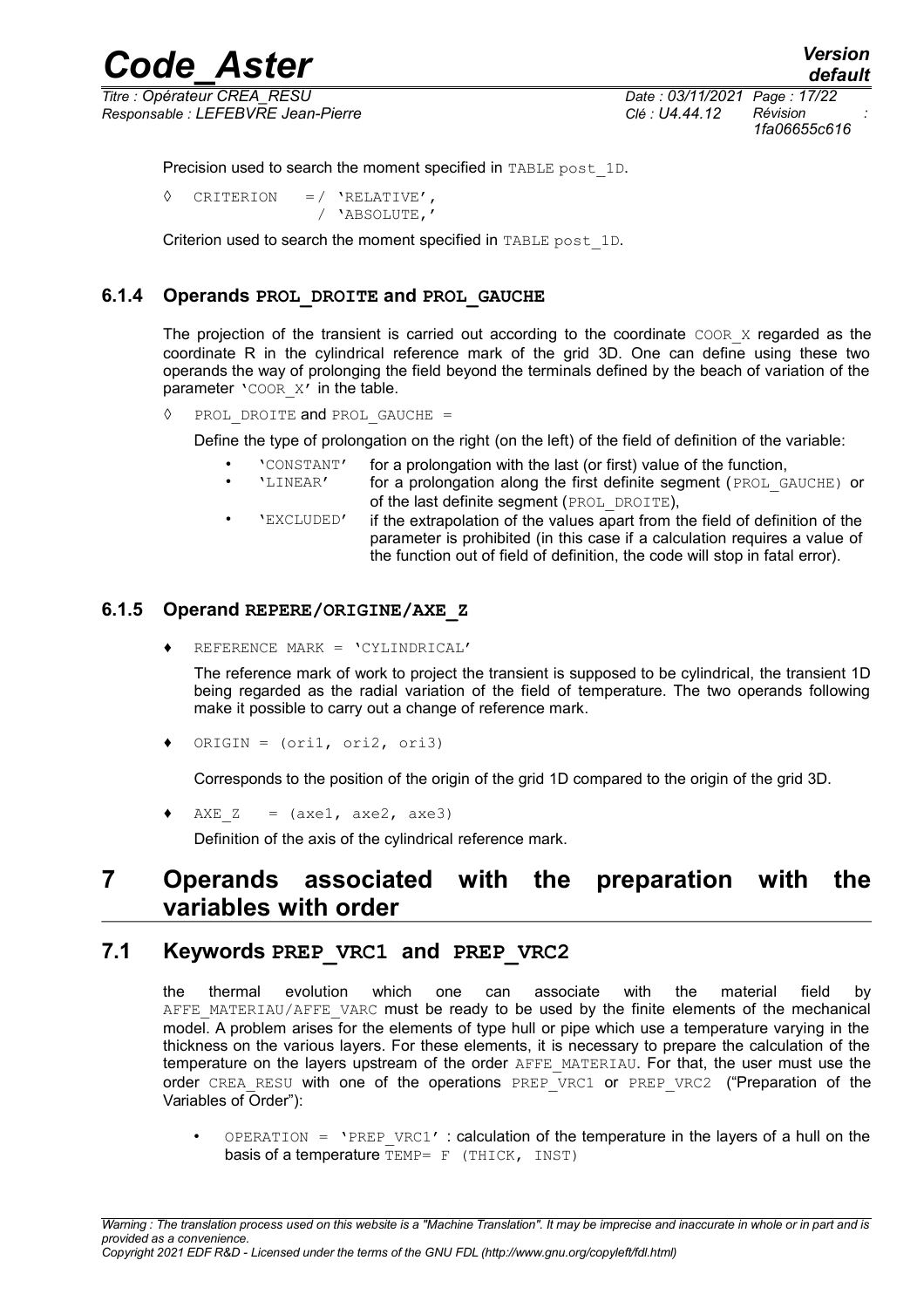*Responsable : LEFEBVRE Jean-Pierre Clé : U4.44.12 Révision :*

*Titre : Opérateur CREA\_RESU Date : 03/11/2021 Page : 18/22 1fa06655c616*

*default*

 $OPERATION = 'PREP VRC2'$  : calculation of the temperature in the layers of a hull on the basis of a temperature calculated by aster with a model of hulls (TEMP\_MIL/TEMP\_INF/TEMP\_SUP).

#### **7.1.1 Operand CHAM\_GD**

 $\bullet$  CHAM GD = chgd

chgd is a map of functions of time and thickness.

#### **7.1.2 Operand EVOL\_THER**

♦ EVOL\_THER = evol

evo is a structure of data EVOL THER of standard "hull", i.e. containing the components TEMP\_MIL/TEMP\_INF/TEMP\_SUP.

#### **7.2 Operands ALL/GROUP\_MA**

Only in the case OPERATION =  $'PREP$  VRC2'

 $\Diamond$  / ALL = 'YES', [DEFECT]

This keyword makes it possible to carry out the operation on all the meshs of the grid.

/  $GROUPMA = 1gma$ ,

This keyword makes it possible to carry out the operation on a list of groups of meshs of the grid.

## **8 Operands associated with the assembly with structure of data of type result**

#### **8.1 Keyword ADZE**

Allows to assemble several structures of data evol ther by putting them end to end by relocating the value of the parameter time.

#### **8.1.1 Operand RESULT**

 $RESULT = result$ 

resu is a structure of data evol ther.

All the fields present in the structure of data are treated, that concerns

```
'TEMP', 'FLUX_ELGA', 'FLUX_ELNO', 'FLUX_NOEU', 'META_ELNO', 'META_NOEU',
'DURT_ELNO', 'DURT_NOEU', 'HYDR_ELNO', 'HYDR_NOEU', 'DETE_ELNO',
'DETE_NOEU', 'SOUR_ELGA', 'COMPORTHER', 'ERTH_ELEM', 'ERTH_ELNO',
'ERTH_NOEU'.
```
#### **8.1.2 Operand TRANSLATION**

 $\Diamond$  TRANSLATION = / tr, [R] 0. [DEFECT]

 $tr$  is the actual value which will be added to the value of the attribute INST for each field of the structure of data resu before insertion in the structure of data result.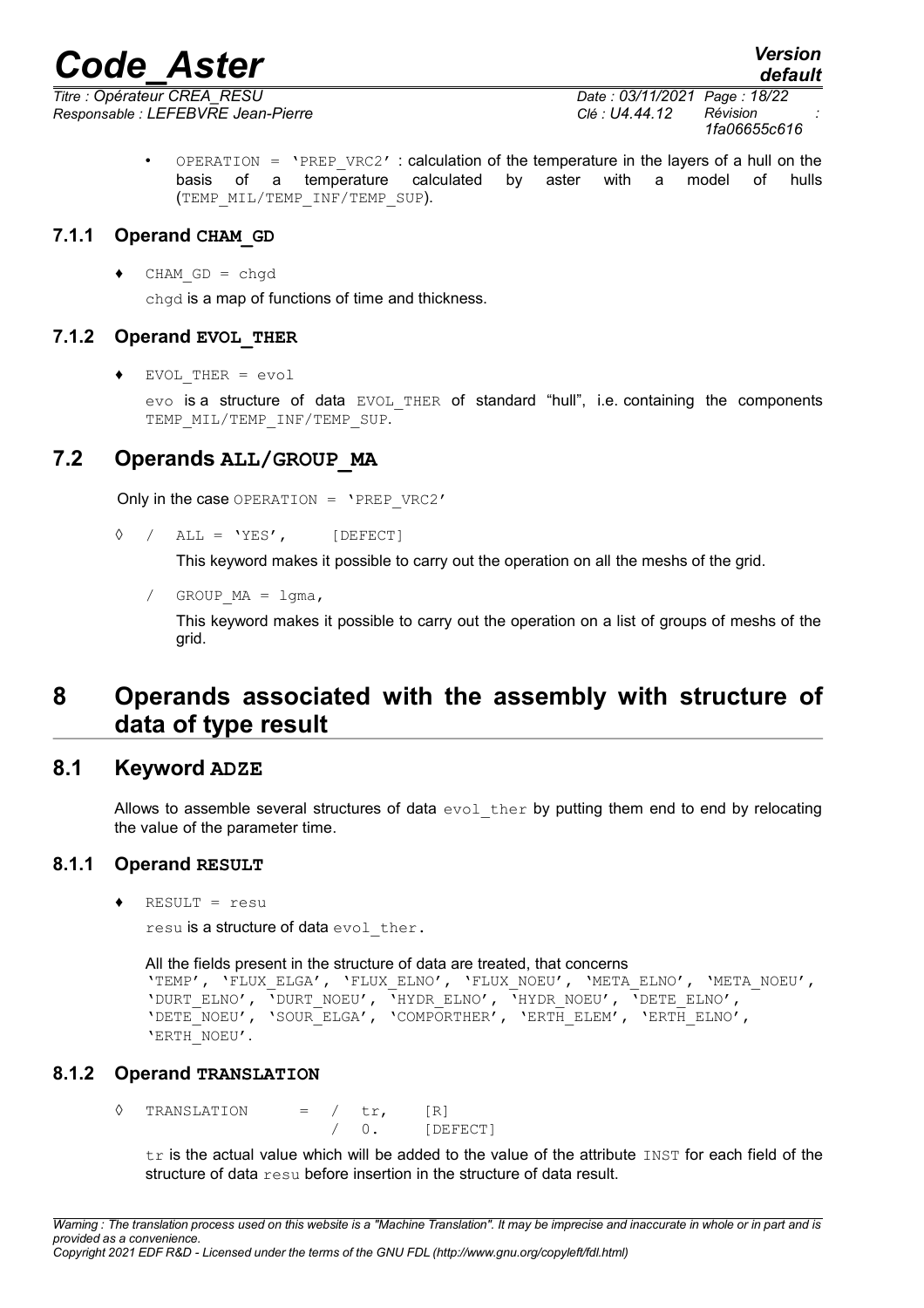*Titre : Opérateur CREA\_RESU Date : 03/11/2021 Page : 19/22 Responsable : LEFEBVRE Jean-Pierre Clé : U4.44.12 Révision :*

*1fa06655c616*

## **9 Operands associated with constitution of temporal evolutions second member**

#### **9.1 Keyword KUCV**

Construction of a result of the type evol char or dyna tranS second member, to affect then like charges in DYNA VIBRA or DYNA NON LINE, starting from products of assembled matrices of damping and of rigidity by fields kinematics the speeds and displacements extracted from an already calculated evolution. That makes it possible to proceed to the products  $KU+CV$  which one usually reaches by successive calls to PROD MATR CHAM in a temporal loop.

#### **9.1.1 Operand RESU\_INIT**

♦ RESU\_INIT = resui

Name of result of calculated evolution of type dyna tranS, evol char or evol noli with partyR from which one extracts fields kinematics speeds and displacements used in the products by assembled matrices.

#### **9.1.2 Operands MATR\_AMOR / MATR\_RIGI**

- ♦ MATR\_ AMOR = matr\_ has
- $\Diamond$  MATR RIGI = matr k,

NameS of assembled matrices of damping and of rigidity (optional) that one uses in the products  $K U + C V$  constituting the produced evolution.

#### **9.2 Keyword CONV\_RESU**

Construction of a result of the type evol char or dyna tranS (second member), to affect then like charges in DYNA\_VIBRA or DYNA\_NON\_LINE, to leave of an already calculated evolution. That allows to if required change the type of result as well as the produced field. Thus, one can according to the type of entry required in the dynamic operators to have to change an evolution of the type  $evol$  char and of field 'FORC\_NODA' in an evolution of the type 'dyna\_trans' and of field 'DEPL' or conversely. Or of to change an evolution of the type dyna trans and of field 'FORC NODA' in another evolution of type dyna trans but of field 'DEPL'.

#### **9.2.1 Operand RESU\_INIT**

 $RESU$  INIT = resui

Name of result of calculated evolution of type evol char, dyna tranS or evol noli that one converts then into another result of type  $evol$  char or dyna tranS by possibly changing the field name.

#### **9.2.2 Operand NOM\_CHAM\_INIT**

- ◊ NOM\_CHAM\_INIT =/'DEPL',
	- / 'ACCE', / 'FORC\_NODA' / 'REAC\_NODA',

Name of field of result DE L"evolution of departure calculated of type evol char or dyna tranS that one converts then in the field of the result of the produced evolution: that is to say inevitably 'FORC\_NODA'for type evol\_char or 'DEPL' for dyna\_tranS.

#### **9.2.3 Operands NUME\_DDL / MATR\_RIGI**

/ MATR RIGI = matr K / NUME  $DDL =$  digital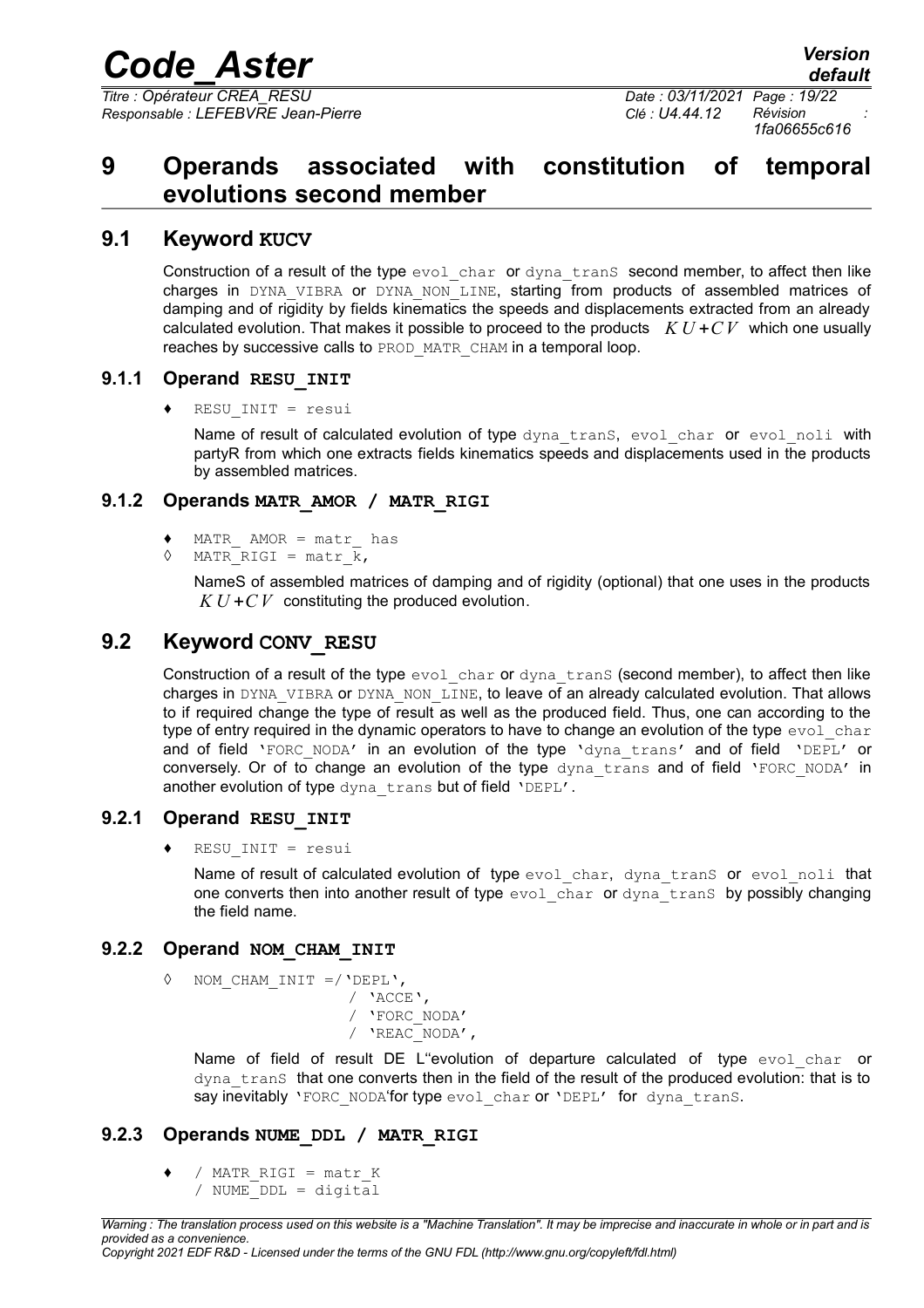*Responsable : LEFEBVRE Jean-Pierre Clé : U4.44.12 Révision :*

*Titre : Opérateur CREA\_RESU Date : 03/11/2021 Page : 20/22 1fa06655c616*

*default*

Entries from which one can obtain the classification of reference or conversion of the produced evolution. The data of the operand MATR\_RIGI is advised if an evolution of the type is produced dyna trans .

#### **9.2.4 Operand COEFF**

 $COEFF = / Coeff$  [R] / 1.0 [DEFECT] Real coefficient of combination of produced evolution.

#### **9.2.5 Operand DDL\_EXCLUS**

◊ DDL\_EXCLUS = nom\_cmp [TXM]

Name of component to be excluded at once from the initial result which one converts. Applies in general to a field 'FORC\_NODA'. All the field is taken if the keyword is not indicated.

#### **9.2.6 Operand GROUP\_NO\_INTERF**

 $GROUP NO INTERF = qni [qrno]$ 

With this keyword, one defines the group of nodes for which one wishes to generate a space-time seismic field.

#### **9.2.7 Operand VITE\_ONDE**

 $\bullet$  VITE ONDE = vite onde, [R]

The propagation velocity of the wave.

#### **9.2.8 Operand DIRECTION**

 $DIRECTION = to dir, [R]$ 

Direction of propagation the wave (directional vector: 3 values ).

#### **9.2.9 Operand COOR\_REFE**

 $\bullet$  COOR REFE = crefe [R]

This keyword makes it possible to inform the coordinates ( 3D ) of a point of reference for the calculation of dephasing (time of arrival of the wave).

#### **9.3 Keyword CONV\_TANK**

Construction of a result of the type dyna tranS second member, to affect then like charges in DYNA\_VIBRA OF DYNA\_NON\_LINE, to leave assembly for a list of moments of a list of loads defined by AFFE\_CHAR\_MECA\_F\_varying at the same time in space and time like plane waves or tablecloths of forces.

#### **9.3.1 Operand TANK**

 $LOAD = L$  tank,

Data of a continuation of NomS of conceptS of type char meca defined by AFFE CHAR MECA F and correspondent with loads varying at the same time in space and time like plane waves or forces of the type FORCE\_NODALE or FORCE\_ARETE constituted by the application of tablecloths. In the taken action pursuant, one can mix loads of the type different, that is to say plane waves, maybe of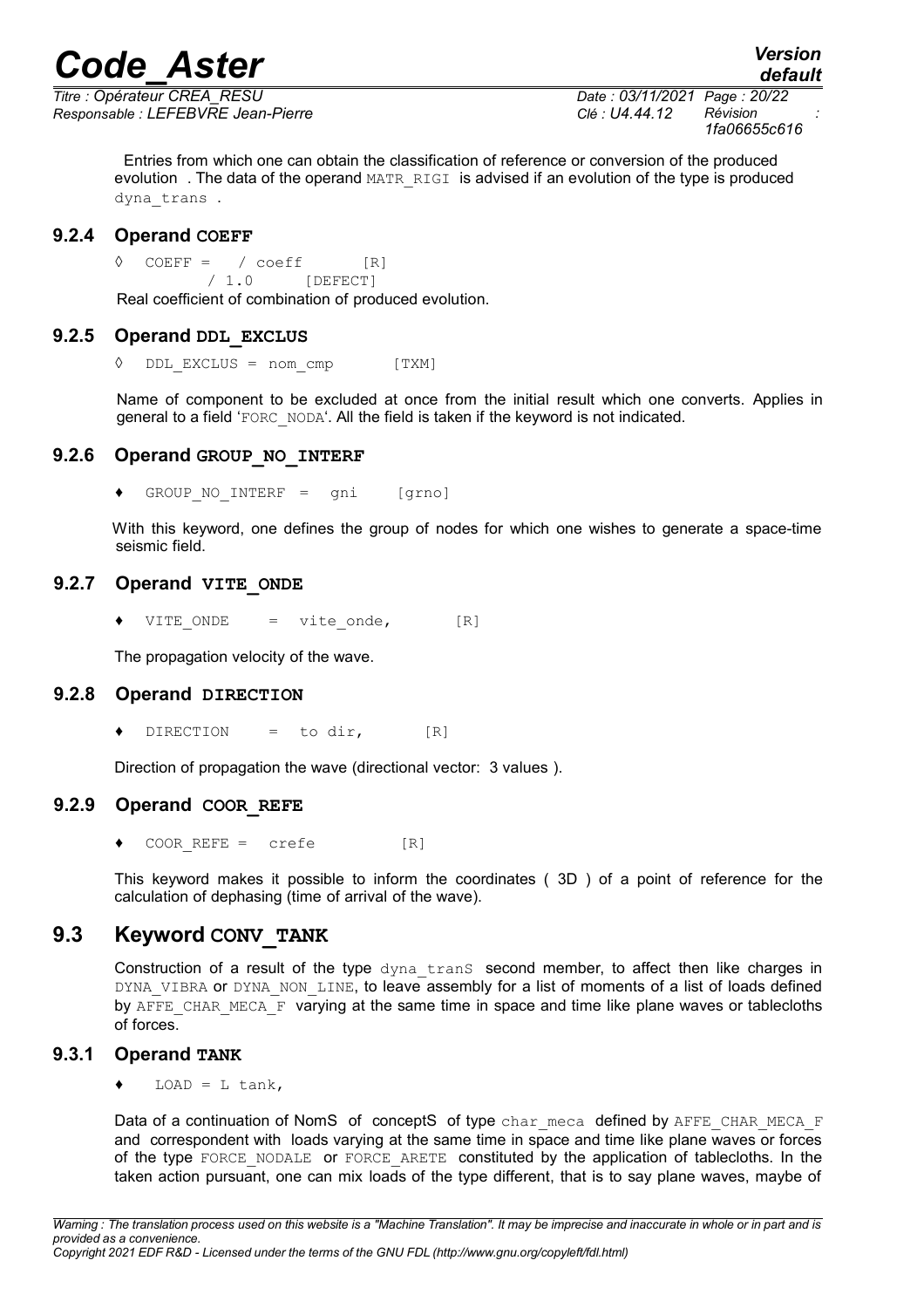*Responsable : LEFEBVRE Jean-Pierre Clé : U4.44.12 Révision :*

*Titre : Opérateur CREA\_RESU Date : 03/11/2021 Page : 21/22 1fa06655c616*

*default*

the tablecloths of forces. The coefficient to be applied to the evolution produced via COEF\_MULT in a load EXCIT\_RESU will have to be worth 1.0 in all the cases.

### **9.3.2 Operand MATR\_RIGI**

♦ MATR\_ RIGI = matr\_ K

Entry of a matrix of rigidity being used as object of reference and from which one can obtain L E field of materials like L classification of reference of the produced evolution has of type dyna trans.

### **9.4 Operands INST / LIST\_INST / PRECISION / CRITERION**

◊ INST = litps

List of actual values moments of calculation of the produced evolutions.

◊ LIST\_INST = litps

List of realities produced by DEFILIST REEL [U4.34.01] moments of calculation of the produced evolutions.

 $\Diamond$  PRECISION = / prec [R] / 1.0D-6 [DEFECT]

Precision used to search the moment specified in the result of origin .

 $\Diamond$  CRITERION =/ 'RELATIVE', / 'ABSOLUTE,'

Criterion used to search the moment specified in the result of origin .